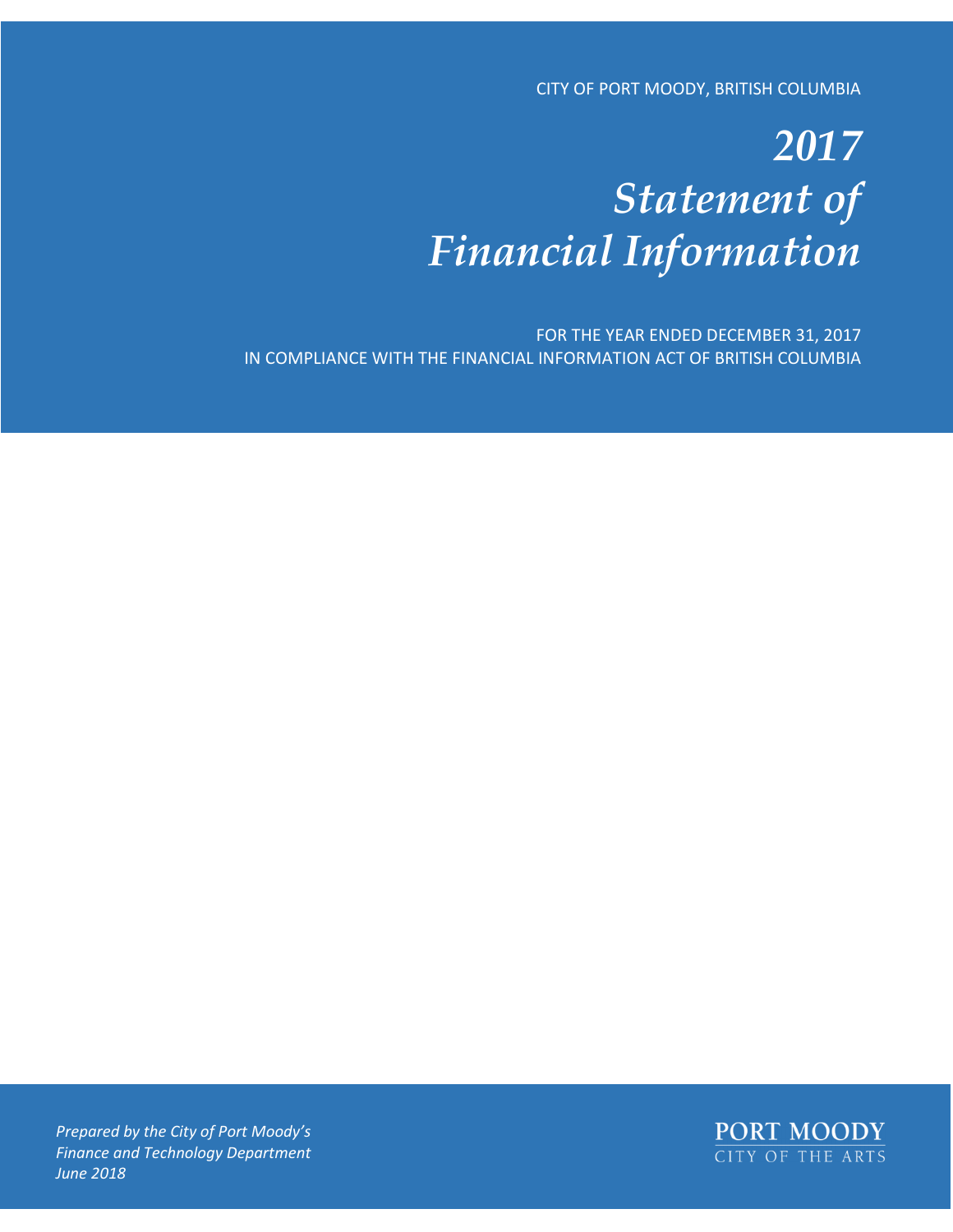#### **City of Port Moody Statements and Schedules of Financial Information For the Year Ended December 31, 2017**

#### **Financial Information Regulation Schedule 1**

| <b>Section</b> |                                                        | Page           |
|----------------|--------------------------------------------------------|----------------|
| 2              | <b>Statement of Assets and Liabilities</b>             | $\overline{2}$ |
| 3              | <b>Statement of Operations</b>                         | 3              |
| $\overline{4}$ | <b>Schedule of Debts</b>                               | 4              |
| 5              | Schedule of Guarantee and Indemnity Agreements         | 5              |
| 6(2)           | Schedule of Remuneration and Expenses                  | 6              |
| 6(7)           | <b>Statement of Severance Agreements</b>               | 9              |
| 7              | Schedule of Suppliers of Goods or Services             | 10             |
| 7(2)           | Statement of Payments of Grants or Contributions       | 14             |
| 9              | <b>Statement of Financial Information Approval</b>     | 15             |
| 9(3)           | Statement of Financial Information - Management Report | 16             |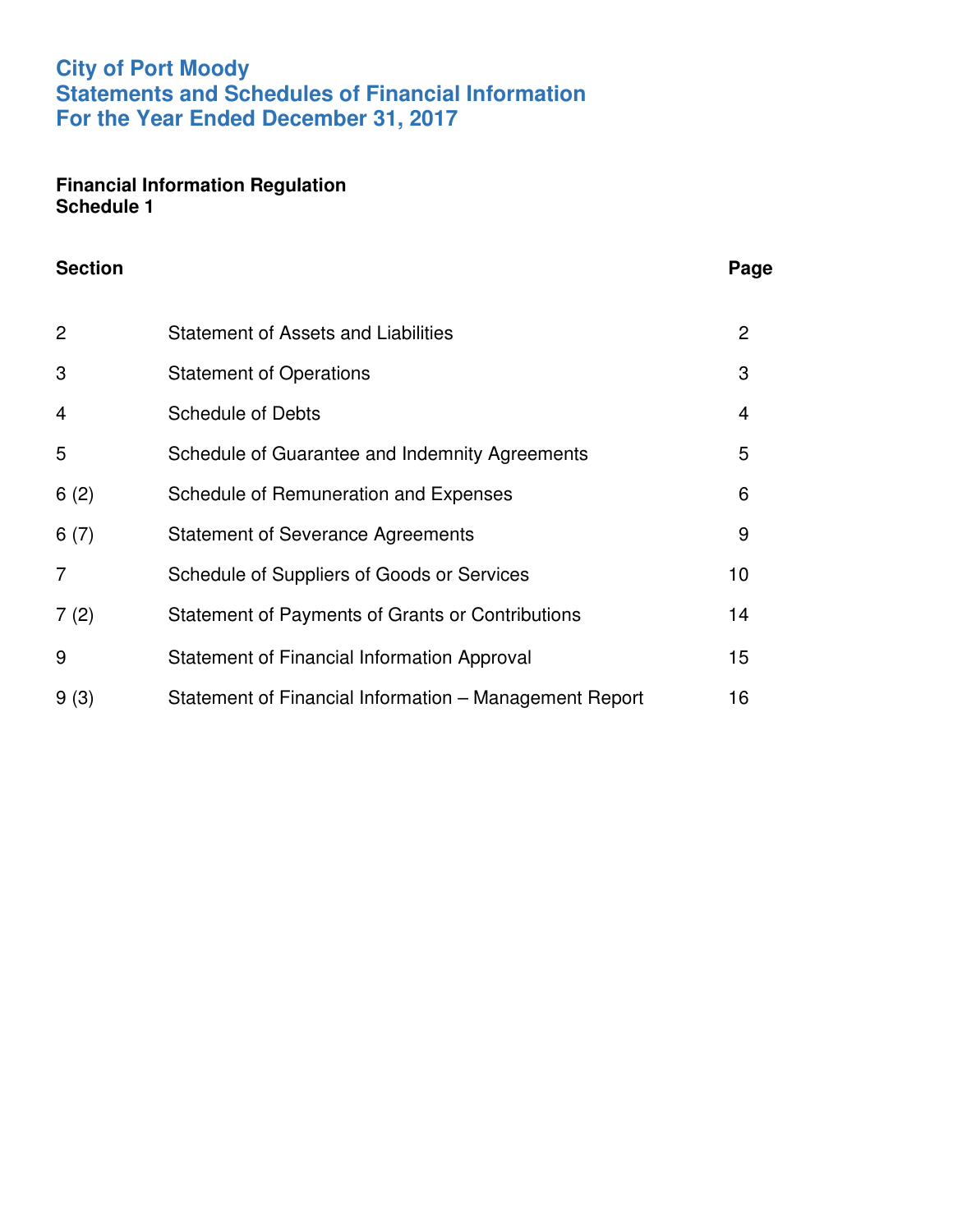#### **City of Port Moody Statement of Assets and Liabilities For the Year Ended December 31, 2017**

Prepared under the Financial Information Regulation, Schedule 1, Section 2.

## **Statement of Financial Position**

Year ended December 31, 2017, with comparative figures for 2016

|                                                   | 2017                 | 2016        |
|---------------------------------------------------|----------------------|-------------|
| <b>Financial Assets:</b>                          |                      |             |
| Cash                                              | \$<br>27,832,640 \$  | 42,467,183  |
| Investments (Note 2)                              | 36,646,333           | 19,854,577  |
| Accounts receivable (Note 3)                      | 5,428,873            | 3,679,140   |
|                                                   | 69,907,846           | 66,000,900  |
| <b>Financial Liabilities:</b>                     |                      |             |
| Accounts payable and accrued liabilities (Note 4) | 6,612,540            | 4,085,754   |
| Refundable deposits (Note 5)                      | 3,077,570            | 2,717,958   |
| Other liabilities (Note 6)                        | 6,794,998            | 6,776,577   |
| Deferred revenue (Note 7)                         | 5,026,506            | 4,818,215   |
| Capital lease obligation (Note 8)                 | 74,634               | 1,205,556   |
| Debt (Note 9)                                     | 16,980,141           | 10,731,251  |
| Development levies (Note 10)                      | 7,067,876            | 6,938,588   |
|                                                   | 45,634,265           | 37,273,899  |
| <b>Net Financial Assets</b>                       | 24,273,581           | 28,727,001  |
| <b>Non-Financial Assets:</b>                      |                      |             |
| Tangible capital assets (Note 11)                 | 666,823,527          | 653,946,406 |
| Prepaid expenses                                  | 542,205              | 465,040     |
| Inventory                                         | 164,654              | 135,403     |
|                                                   | 667,530,386          | 654,546,849 |
| <b>Accumulated Surplus (Note 12)</b>              | \$<br>691,803,967 \$ | 683,273,850 |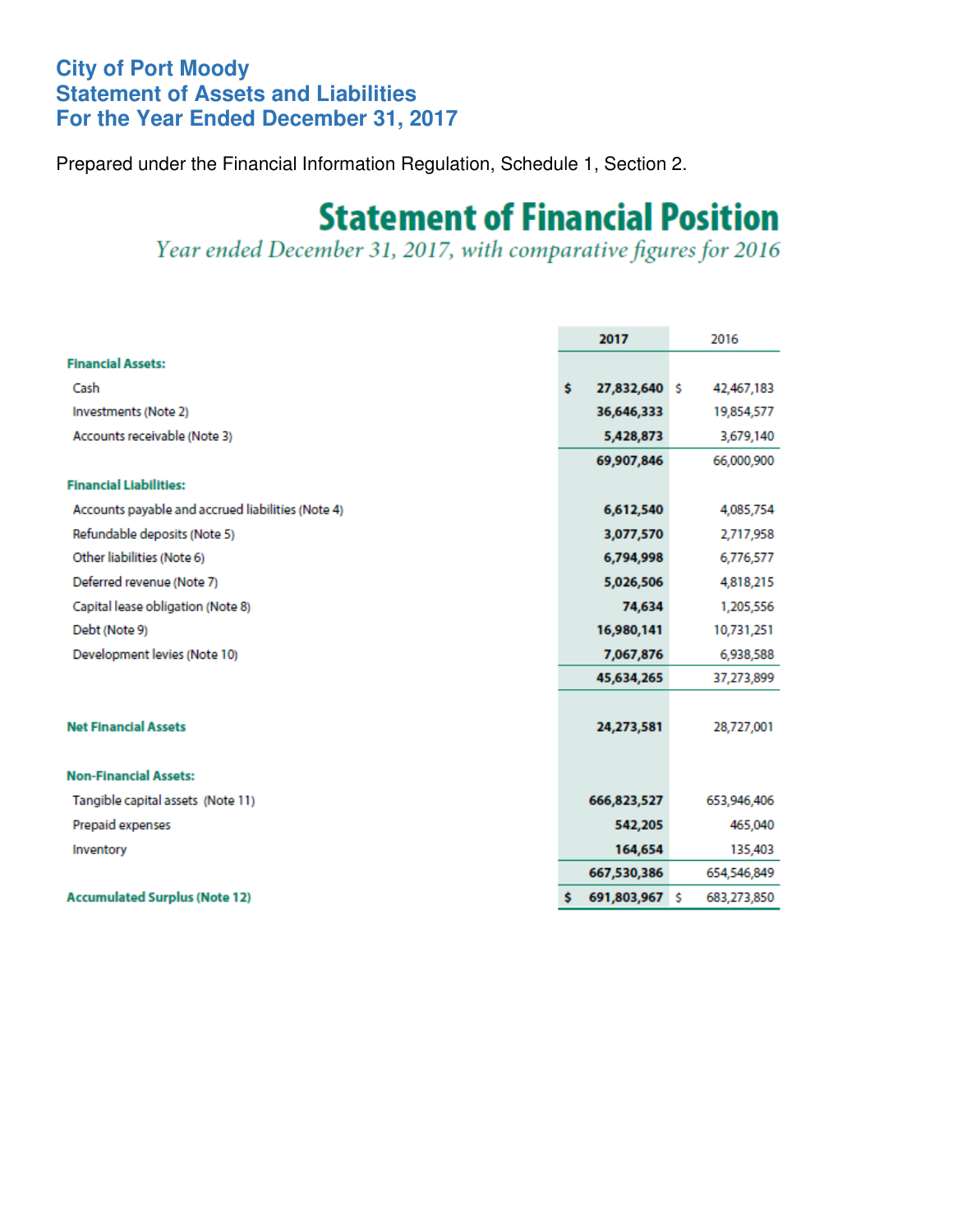#### **City of Port Moody Statement of Operations For the Year Ended December 31, 2017**

Prepared under the Financial Information Regulation, Schedule 1, Section 3.

### **Statement of Operations**

Year ended December 31, 2017, with comparative figures for 2016

|                                            | 2017 Budget             | 2017           | 2016 |             |
|--------------------------------------------|-------------------------|----------------|------|-------------|
| <b>Revenues</b>                            | (Note 1(i))             |                |      |             |
| Taxes                                      |                         |                |      |             |
| Real property                              | \$<br>39,444,982 \$     | 39,506,691 \$  |      | 36,150,461  |
| Private utility companies                  | 460,509                 | 460,509        |      | 462,669     |
|                                            | 39,905,491              | 39,967,200     |      | 36,613,130  |
| Payment in lieu of taxes                   | 291,627                 | 294,280        |      | 1,660,882   |
| Services to other governments              | 38,000                  | 49,812         |      | 54,382      |
| Sale of services                           |                         |                |      |             |
| <b>Environmental health services</b>       | 2,635,796               | 2,713,332      |      | 2,605,838   |
| Recreational and cultural services         | 3,383,943               | 3,900,017      |      | 3,841,247   |
| Sewer utility fees and charges             | 6,043,314               | 6,207,796      |      | 6,062,676   |
| Water utility fees and charges             | 6,628,629               | 6,859,270      |      | 6,562,668   |
| Other revenue (Note 15)                    | 2,140,730               | 3,833,164      |      | 3,579,913   |
| Contributed assets                         |                         | 2,047,780      |      |             |
| Transfers from other governments (Note 16) | 5,290,465               | 4,830,232      |      | 2,551,900   |
| <b>Private contributions</b>               |                         | 282,630        |      | 176,816     |
| Development levies utilized (Note 10)      | 72,384                  | 38,493         |      | 32,433      |
| <b>Total Revenues</b>                      | 66,430,379              | 71,024,006     |      | 63,741,885  |
| <b>Expenses (Note 17)</b>                  |                         |                |      |             |
| Corporate Administration                   | 7,154,543               | 6,808,803      |      | 6,749,209   |
| <b>Development Services</b>                | 1,865,199               | 1,934,187      |      | 2,031,088   |
| <b>Community Services</b>                  | 11,072,422              | 10,669,573     |      | 10,349,282  |
| <b>Engineering &amp; Operations</b>        | 8,203,583               | 7,991,511      |      | 7,261,762   |
| <b>Environment &amp; Parks</b>             | 3,668,016               | 3,322,233      |      | 2,715,735   |
| Library                                    | 2,101,105               | 1,980,517      |      | 1,859,471   |
| Police                                     | 11,193,597              | 10,469,820     |      | 10,397,889  |
| Fire                                       | 7,884,208               | 7,817,289      |      | 7,308,920   |
| <b>Fiscal Services General</b>             | 1,203,439               | 689,633        |      | 974,751     |
| Sewer & Drainage Utility Fund              | 5,756,986               | 4,854,629      |      | 4,592,758   |
| <b>Water Utility Fund</b>                  | 6,309,290               | 5,955,694      |      | 5,513,774   |
| <b>Total Expenses</b>                      | 66,412,388              | 62,493,889     |      | 59,754,639  |
| <b>Annual Surplus</b>                      | 17,991                  | 8,530,117      |      | 3,987,246   |
| Accumulated Surplus, beginning of year     | 683,273,850             | 683,273,850    |      | 679,286,604 |
| Accumulated Surplus, end of year (Note 12) | \$<br>683,291,841<br>\$ | 691,803,967 \$ |      | 683,273,850 |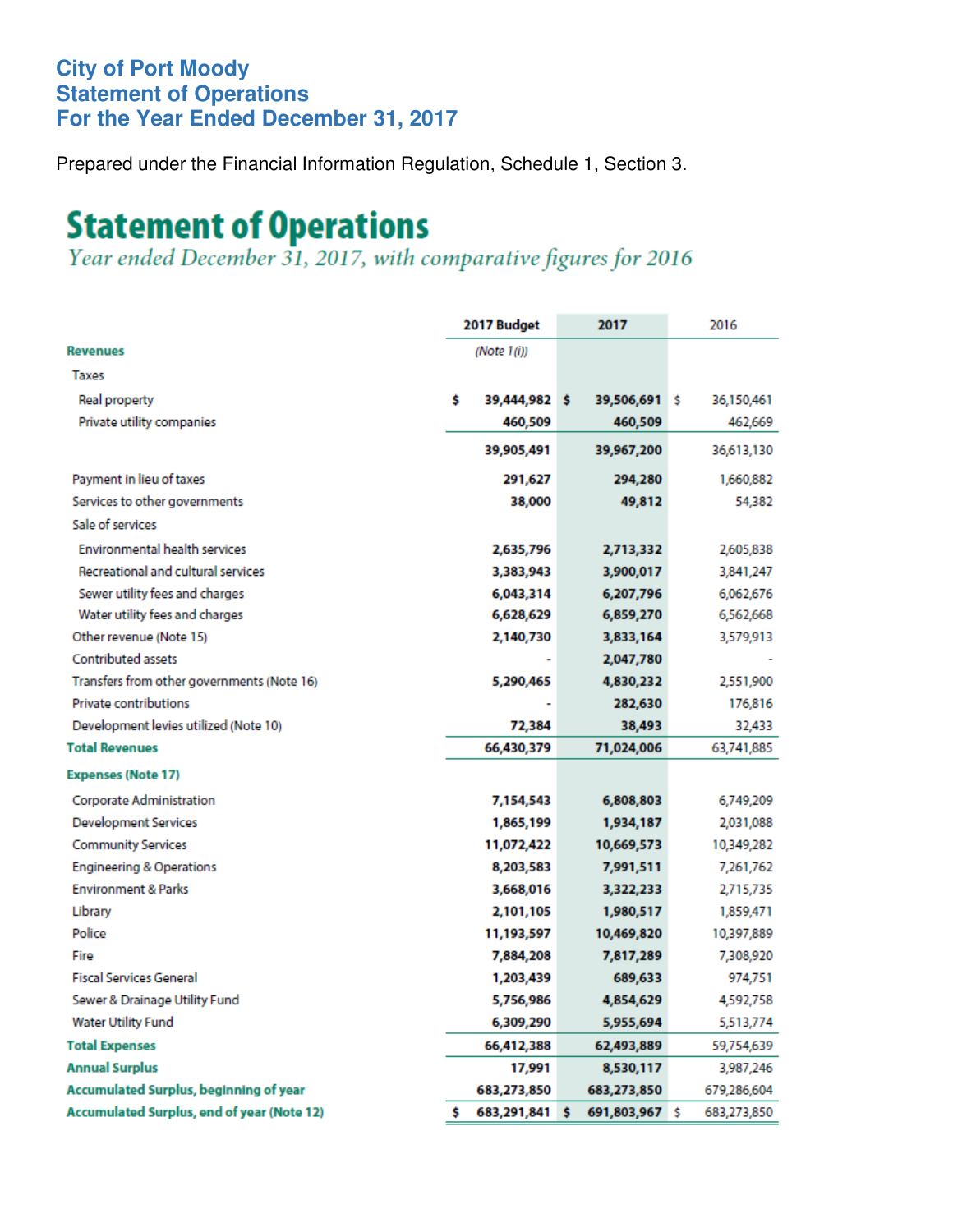#### **City of Port Moody Schedule of Debts For the Year Ended December 31, 2017**

#### Prepared under the Financial Information Regulation, Schedule 1, Section 4.

The City obtains debt instruments through the Municipal Finance Authority ("MFA") pursuant to security issuing bylaws under authority of the Community Charter to finance certain capital expenditures. Sinking fund balances managed by the MFA are offset against related long-term debt. Gross amounts for the debt and the amount for repayments and actuarial adjustments are as follows:

| <b>Bylaw Number / Purpose</b>   | <b>Maturity</b><br>Date | <b>Interest</b><br>Rate | <b>Authorized</b> | <b>Repayments</b><br>and Actuarial<br><b>Adjustments</b> | 2017          | 2016       |
|---------------------------------|-------------------------|-------------------------|-------------------|----------------------------------------------------------|---------------|------------|
| <b>Long-Term Debt</b>           |                         |                         |                   |                                                          |               |            |
| 2679 Police building debt       | 2026                    | 1.75%                   | 3,000,000 \$<br>s | 1,396,803 \$                                             | 1,603,197 \$  | 1,756,508  |
| 2878 Fire Hall #1 building debt | 2042                    | 3.40%                   | 6,000,000         | 596,206                                                  | 5,403,794     | 5,532,567  |
| 2878 Fire Hall #1 building debt | 2043                    | 3.15%                   | 3,000,000         | 233,791                                                  | 2,766,209     | 2,828,139  |
|                                 |                         |                         | 12,000,000        | 2,226,800                                                | 9,773,200     | 10,117,214 |
| <b>Temporary Borrowing</b>      |                         |                         |                   |                                                          |               |            |
| 3018 - Capital Remedial Works   | 2018                    | 1.94%                   | 5.700.000         | ٠                                                        | 5,700,000     |            |
|                                 |                         |                         | 17,700,000 \$     | 2,226,800 \$                                             | 15,473,200 \$ | 10,117,214 |

The City has authorized long-term debt (Bylaw No. 3018) through the MFA to a maximum of \$10,500,000 to finance capital remedial works to the Civic Centre, the Recreation Complex, the Arts Centre and Heritage Mountain Bridge. The City has drawn \$5,700,000 against this financing in the form of temporary borrowing (Bylaw No. 3030), with the full amount to be drawn by the end of 2018 and converted to long-term debt at that time.

As a condition of these borrowings, a portion of the debenture proceeds is withheld by the MFA in a Debt Reserve Fund. The City also executes demand notes in connection with each debenture. These demand notes are contingent in nature and are not reflected in the accounts. The details of the debt reserve fund and contingent demand notes at December 31, 2017 are as follows:

| Purpose                    |  | <b>Cash Deposits</b> | <b>Demand Notes</b> |         |  |
|----------------------------|--|----------------------|---------------------|---------|--|
| Police building debt       |  | 30,000               |                     | 90,273  |  |
| Fire Hall #1 building debt |  | 60,000               |                     | 95,490  |  |
| Fire Hall #1 building debt |  | 30,000               |                     | 43,995  |  |
|                            |  | 120,000              |                     | 229,758 |  |

The cash deposits are included as part of accounts receivable on the Statement of Financial Position.

| <b>Resolution/Agreement</b> | Purpose         | Term<br>(Months) | <b>Interest</b><br>Rate | Principal  | Payment |   | 2017         |   | 2016       |
|-----------------------------|-----------------|------------------|-------------------------|------------|---------|---|--------------|---|------------|
|                             | <b>Vehicles</b> | 60               | Variable                | 416,476 \$ | 39,964  | s | 376,512 \$   |   | 393,980    |
| FC15/070                    | Equipment       | 48               | Variable                | 264,663    | 169,458 |   | 95,205       |   | 161,355    |
| B006800100311               | <b>Vehicles</b> | 60               | Variable                | 60,656     | 13,674  |   | 46,982       |   | 58,702     |
| B006800150114               | <b>Vehicles</b> | 9                | Variable                | 10,721     | 8,317   |   | 2,404        |   |            |
| B006800160614               | <b>Vehicles</b> | 60               | Variable                | 452,225    | 21,788  |   | 430,437      |   | ٠          |
| B006800170614               | <b>Vehicles</b> | 60               | Variable                | 593,548    | 38,147  |   | 555,401      |   | ۰          |
|                             |                 |                  |                         | 1,798,289  | 291,348 |   | 1,506,941    |   | 614,037    |
| MFA debt                    |                 |                  |                         |            |         |   | 15,473,200   |   | 10,117,214 |
| MFA equipment loans         |                 |                  |                         |            |         |   | 1,506,941    |   | 614,037    |
|                             |                 |                  |                         |            |         |   | \$16,980,141 | s | 10.731.251 |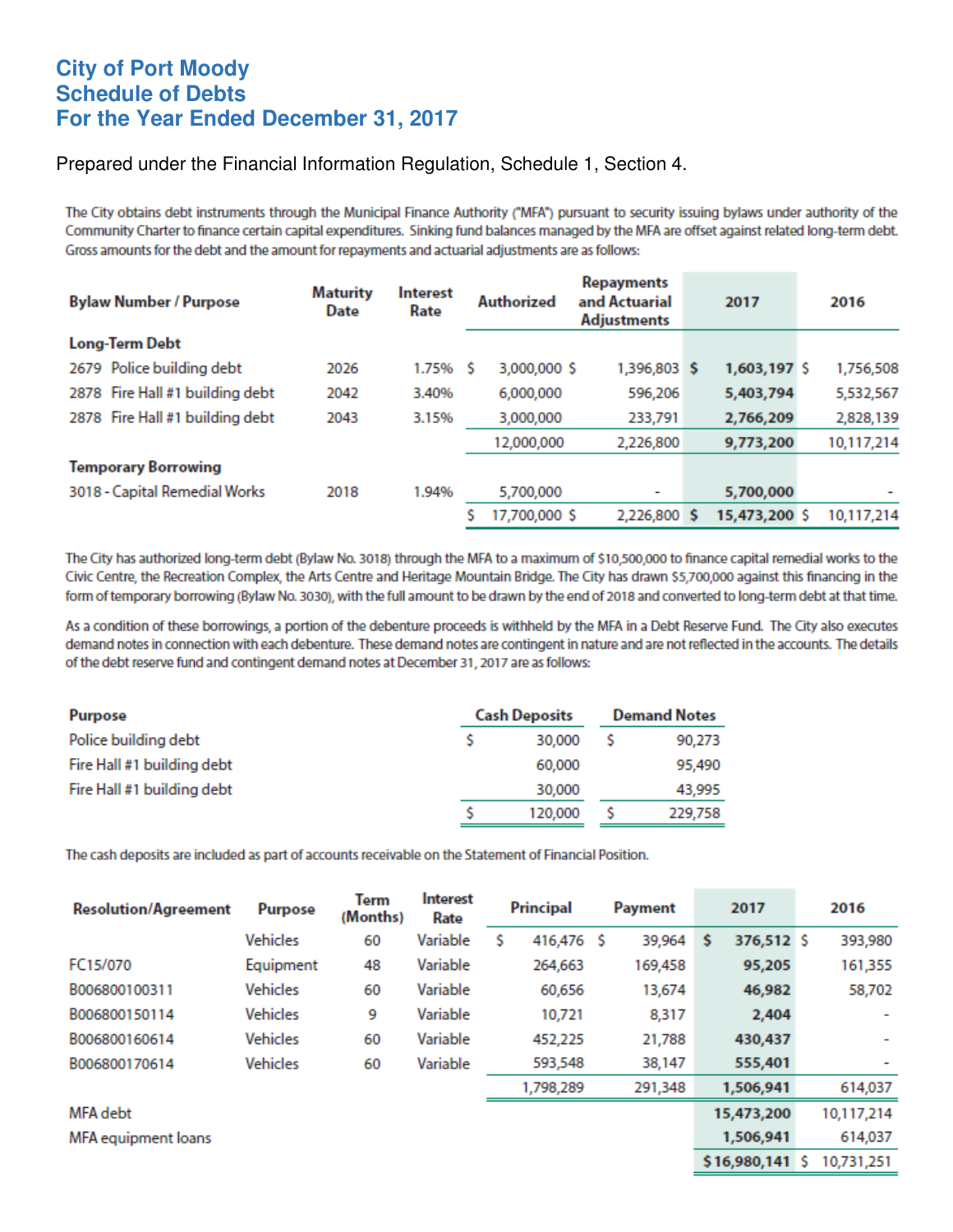Future principal repayments and actuarial adjustments on net outstanding debt over the next five years and thereafter are as follows:

| 2018       | \$ | 6,255,397  |
|------------|----|------------|
| 2019       |    | 531,186    |
| 2020       |    | 520,902    |
| 2021       |    | 537,811    |
| 2022       |    | 527,596    |
| Thereafter |    | 8,607,249  |
|            | S  | 16,980,141 |

The City paid \$289,314 in gross interest on long-term debt during the year (2016 - \$315,681).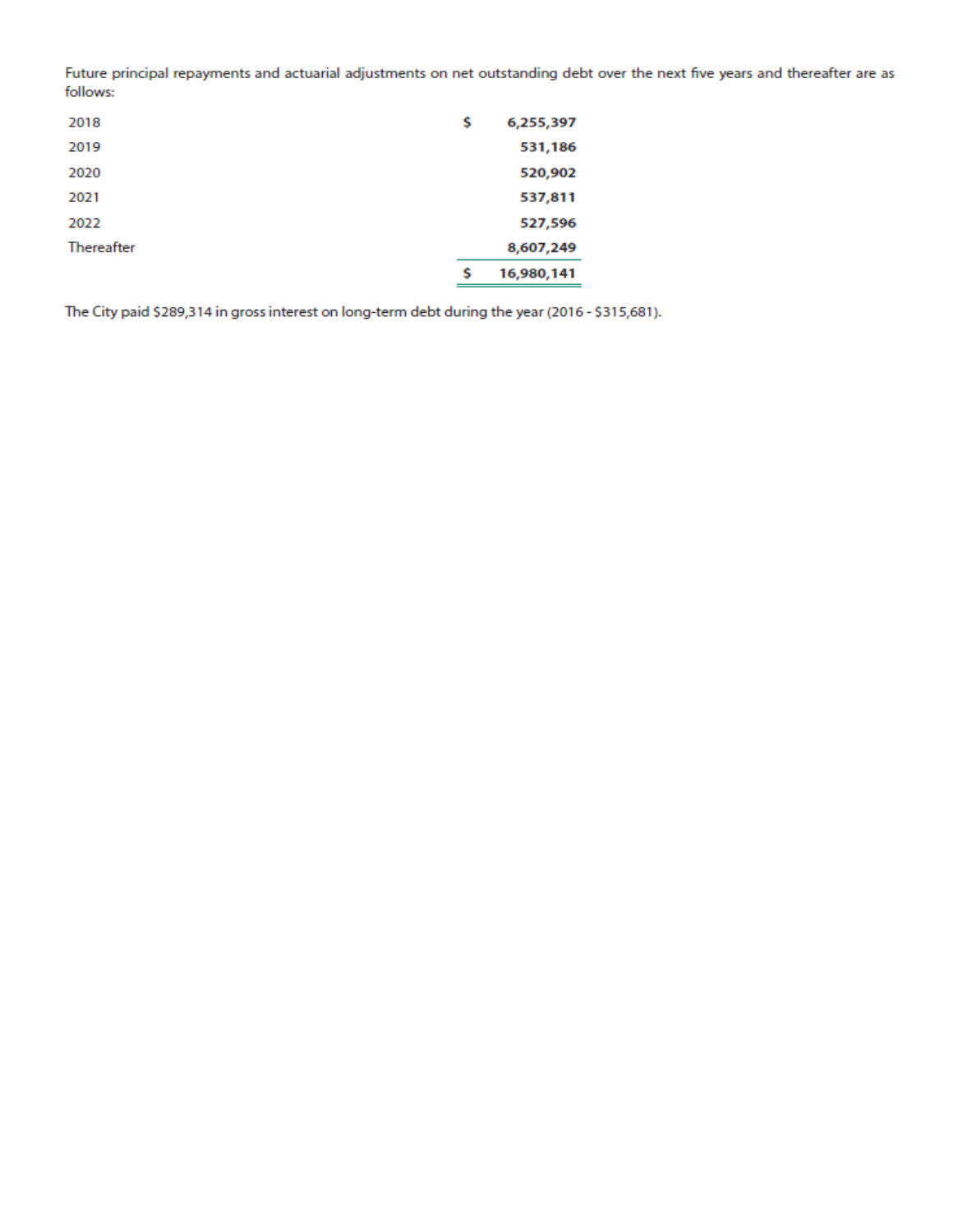#### **City of Port Moody Schedule of Guarantee and Indemnity Agreements For the Year Ended December 31, 2017**

Prepared under the Financial Information Regulation, Schedule 1, Section 5.

This organization has not given any guarantees or indemnities under the Guarantees and Indemnities Regulation.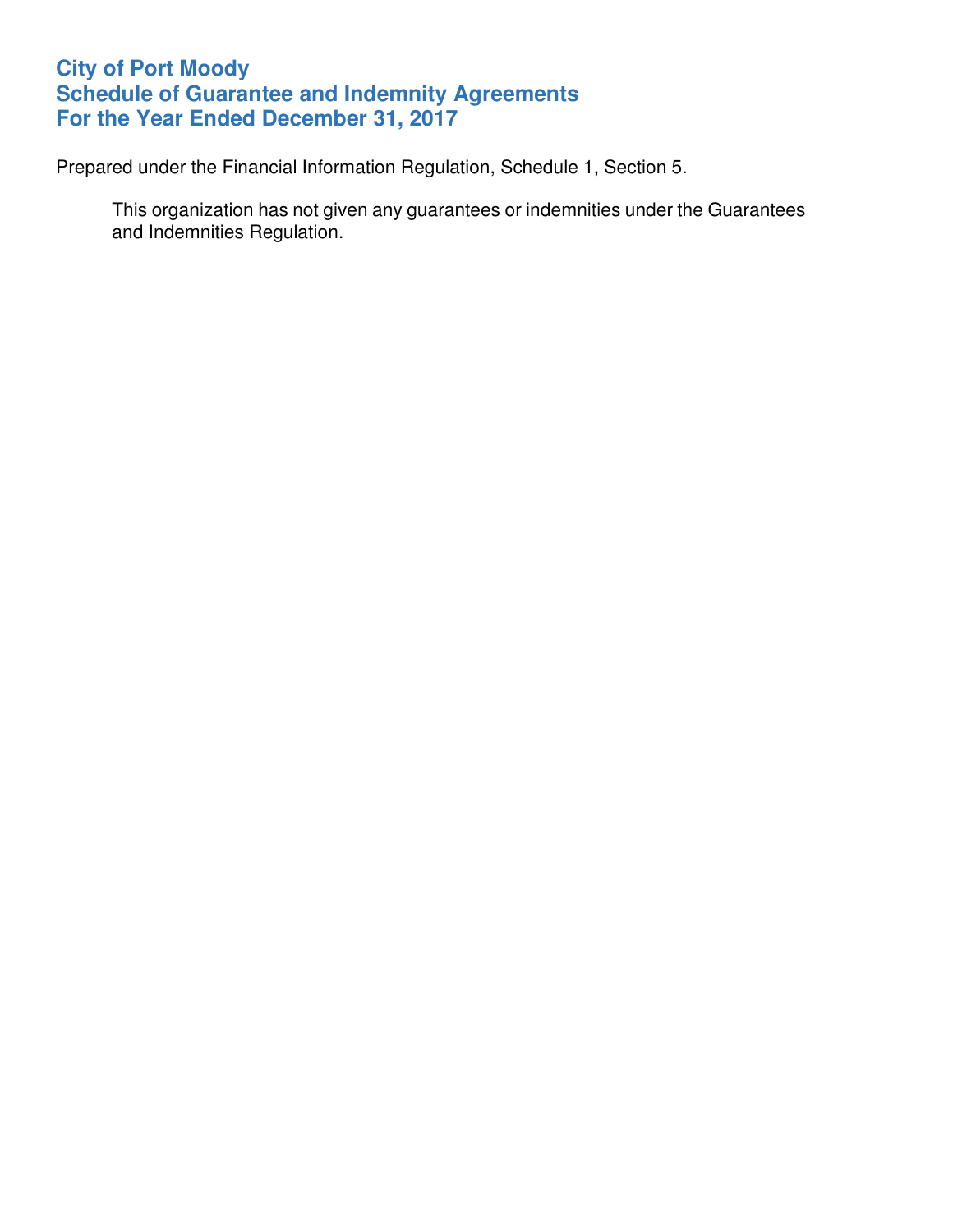#### **City of Port Moody Schedule of Remuneration and Expenses For the Year Ended December 31, 2017**

#### Prepared under the Financial Information Regulation, Schedule 1, Section 6(2)(a).

| <b>Council</b>   |                 |                                     |                    |                         |                 |
|------------------|-----------------|-------------------------------------|--------------------|-------------------------|-----------------|
| Name             | <b>Position</b> | <b>Tax Free</b><br><b>Allowance</b> | <b>Base Salary</b> | <b>Taxable Benefits</b> | <b>Expenses</b> |
| Clay, Mike       | Mayor           | 29,490                              | 58,980             | 1,570                   | 8,307           |
| Dilworth, Diana  | Councillor      | 11,449                              | 23,448             | 1,161                   | 7,529           |
| Glumac, Rick     | Councillor      | 4.744                               | 9,992              | 101                     | 1,586           |
| Junker, Barbara  | Councillor      | 11,449                              | 23,448             | 261                     | 3,163           |
| Lahti, Meghan    | Councillor      | 11,449                              | 23,448             | 261                     | 6,780           |
| Madsen, Hunter   | Councillor      | 2,109                               | 4,218              | 210                     | 168             |
| Royer, Zoe       | Councillor      | 11,449                              | 23,448             | 1,161                   | 7,317           |
| Vagramov, Robert | Councillor      | 11,449                              | 23,448             | 1,161                   | 6,568           |
| <b>Total</b>     |                 | 93,588                              | 190,430            | 5,886                   | 41,418          |

#### Prepared under the Financial Information Regulation, Schedule 1, Section 6(2)(b). **Staff (Greater than \$75,000)**

| Jian (Greater than 975,000) |                                       |                           |                                         |                 |
|-----------------------------|---------------------------------------|---------------------------|-----------------------------------------|-----------------|
|                             |                                       |                           | <b>Taxable</b><br><b>Benefits &amp;</b> |                 |
| <b>Name</b>                 | <b>Position</b>                       | Remuneration <sup>1</sup> | Payouts <sup>2</sup>                    | <b>Expenses</b> |
| Allan, David                | <b>Equipment Operator 3</b>           | 86,168                    | 1,552                                   | 146             |
| Allan, Doug                 | Planner                               | 85,736                    | 4,571                                   | 2,020           |
| Allen, John                 | <b>Training Officer</b>               | 121,614                   | 11,710                                  | 2,956           |
| Balbino, Roy                | Journeyman Carpenter                  | 77,199                    | 192                                     | 637             |
| Barnett, Brian              | Senior Project Engineer - TFT         | 87,116                    | 1,222                                   | 689             |
| Bartko, Tony                | Senior Building Official              | 88,051                    | 1,766                                   | 1,980           |
| Baxter, Michael             | Electrician                           | 86,483                    | 2,666                                   | 35              |
| Bekar, Cole                 | Firefighter                           | 102,894                   | 10,694                                  | 2,996           |
| Blaxland, Mark              | Platoon Captain                       | 115,453                   | 7,780                                   | 1,534           |
| Bleasdale, Jim              | Platoon Captain - TACT                | 126,990                   | 11,709                                  | 1,891           |
| Boechler, Chris             | Mechanic                              | 80,580                    | 4,569                                   | 217             |
| Boechler, Michael           | Firefighter                           | 105,522                   | 2,884                                   | $\mathbf 0$     |
| Boisvert, Conrad            | Utility Maintenance Worker 2          | 76,756                    | 983                                     | 199             |
| Borthwick, Burke            | <b>Civil Construction Supervisor</b>  | 83,885                    | 1,736                                   | 253             |
| Braich, Raman               | Manager of Information Services       | 110,267                   | 1,708                                   | 11,037          |
| Brown, Corene               | Programs & Youth Services Coordinator | 74,241                    | 1,457                                   | 2,871           |
| Burgess, Jordan             | Superintendent, Shared Services       | 84,317                    | 920                                     | 4,263           |
| Butt, Kevin                 | Firefighter                           | 96,647                    | 6,675                                   | 861             |
| Chambers, Trevor            | Firefighter                           | 94,652                    | 10,159                                  | 1,177           |
| Chandler, James             | Manager of Project Delivery Services  | 124,142                   | 2,661                                   | 1,628           |
| Coelho, Mario               | IS Infrastructure Supervisor          | 71,754                    | 3,855                                   | 4,969           |
| Cornish, Michael            | <b>Fire Captain</b>                   | 121,898                   | 2,092                                   | 830             |
| Coulson, Ron                | <b>Fire Chief</b>                     | 135,562                   | 3,436                                   | 5,372           |
| Cusano, Nick                | Utility Maintenance Supervisor        | 82,541                    | 1,682                                   | 1,816           |
| Davino, Robert              | Lead Carpenter                        | 81,115                    | 1,737                                   | 292             |
| Davis, Margot               | Manager of Sustainability             | 69,856                    | 14,222                                  | 640             |

 $1$  Remuneration includes base salary, acting pay and overtime

 $2$  Taxable benefits and payouts include MSP, group life insurance and other allowances as well as one time payments (ie. banked vacation and gratuity).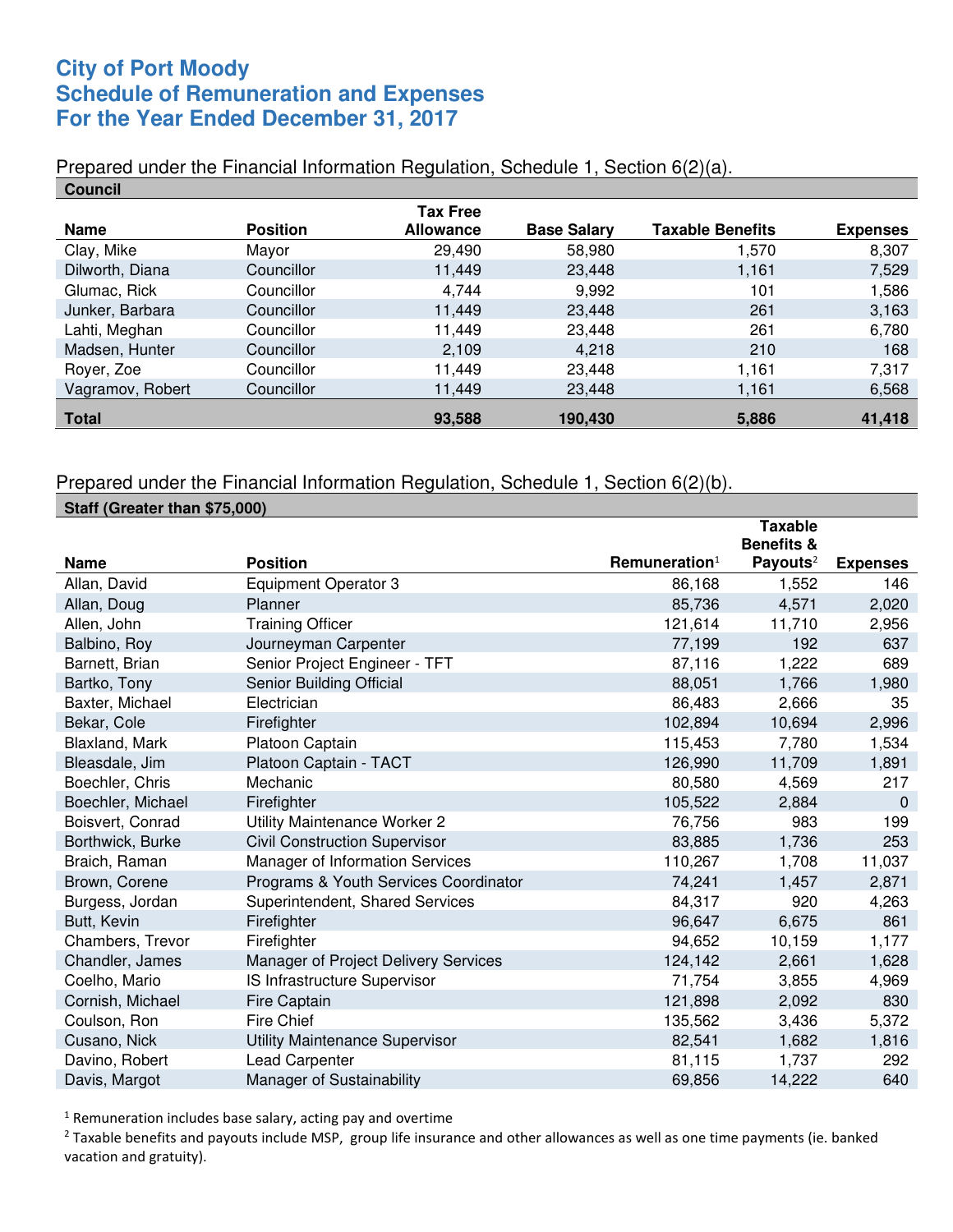|                    |                                            |              | <b>Taxable</b><br><b>Benefits &amp;</b> |                 |
|--------------------|--------------------------------------------|--------------|-----------------------------------------|-----------------|
| <b>Name</b>        | <b>Position</b>                            | Remuneration | <b>Payouts</b>                          | <b>Expenses</b> |
| De Paoli, Mary     | Manager of Planning                        | 115,324      | 5,801                                   | 1,529           |
| deBoer, Rodney     | Fire Captain                               | 123,219      | 6,298                                   | 1,553           |
| Dekoven, Michael   | Deputy Director Library Services           | 115,540      | 2,637                                   | 2,156           |
| Dennis, Jeff       | <b>Training Captain</b>                    | 125,669      | 2,091                                   | 4,892           |
| Deppiesse, Deanne  | Parks Supervisor                           | 89,425       | 893                                     | 3,287           |
| Donahue, Mitchell  | Firefighter                                | 96,394       | 3,082                                   | 254             |
| Doud, Tyler        | Firefighter                                | 105,406      | 4,855                                   | 948             |
| Dougan, Greg       | Firefighter                                | 120,714      | 11,181                                  | 343             |
| Douglas, Lesley    | General Manager, Environment and Parks     | 126,952      | 1,660                                   | 3,622           |
| Dynie, Steven      | Firefighter                                | 104,894      | 5,628                                   | 279             |
| Eliakis, Katerina  | Revenue Services Coordinator               | 75,860       | 1,567                                   | 102             |
| Findlay, Craig     | Firefighter                                | 107,589      | 5,009                                   | 291             |
| Fusco, Paolo       | <b>Equipment Operator 4</b>                | 78,110       | 2,387                                   | 45              |
| Ganske, Tyson      | Manager of Financial Planning              | 102,680      | 3,394                                   | 2,510           |
| Guerin, Catherine  | Wellness & Learning Coordinator - TACT     | 72,725       | 2,337                                   | 1,167           |
| Hadden, Greg       | Firefighter                                | 116,876      | 2,039                                   | 1,671           |
| Halpin, Mark       | <b>Transportation Planner</b>              | 82,777       | 2,197                                   | 3,087           |
|                    | Deputy Fire Chief, Operations & Technical  |              |                                         |                 |
| Harper, Jason      | <b>Services</b>                            | 139,182      | 13,589                                  | 8,444           |
| Higo, Ron          | General Manager, Community Services        | 159,721      | 2,661                                   | 1,804           |
| Hooton, Michael    | Firefighter                                | 106,337      | 2,036                                   | 695             |
| leraci, Domenico   | <b>Construction Supervisor</b>             | 95,383       | 1,606                                   | 3,025           |
| Jain, Devin        | Manager of Cultural Services               | 106,489      | 6,942                                   | 2,808           |
| Jamieson, Brodie   | Firefighter                                | 108,020      | 9,066                                   | 291             |
| Jaques, Scott      | Webmaster                                  | 77,402       | 3,261                                   | 587             |
| Jones, Kevin       | Senior Planner                             | 84,589       | 1,679                                   | 955             |
| Knittle, Shane     | Firefighter                                | 104,748      | 2,311                                   | 2,069           |
| LaCroix, Jim       | Manager of Recreation                      | 113,677      | 2,632                                   | 2,199           |
|                    | Manager of Solid Waste, Fleet & Shared     |              |                                         |                 |
| Leblanc, Paul      | <b>Services</b>                            | 100,106      | 7,529                                   | 4,588           |
| Lestage, Darren    | Utility Maintenance Worker 1               | 74,794       | 1,678                                   | 694             |
| Little, Jeff       | <b>Manager of Operations</b>               | 103,565      | 1,926                                   | 3,285           |
| Locke, Dorian      | Firefighter                                | 95,731       | 204                                     | 149             |
| Lodge, Rosemary    | Manager of Communications & Engagement     | 107,909      | 791                                     | 4,126           |
| Lombardo, Jeffrey  | Roads & Drainage Supervisor                | 76,205       | 5,113                                   | 216             |
| MacDuff, George    | Senior Project Engineer                    | 114,517      | 2,617                                   | 2,187           |
| MacLeod, Robyn     | Manager of Building Bylaw & Licensing      | 111,151      | 2,591                                   | 1,654           |
| Maginnis, David    | Firefighter                                | 105,045      | 9,088                                   | 1,690           |
| Mai, Guan Hua      | <b>Corporate Business Analyst</b>          | 84,568       | 213                                     | 1,223           |
| Malchuk, Sandra    | Human Resources Consultant                 | 105,214      | 2,560                                   | 965             |
| Martic, Marko      | IS Applications Supervisor                 | 78,844       | 5,793                                   | 6,835           |
| McCreedy, Virginia | Digital & Information Services Coordinator | 78,725       | 202                                     | 515             |
| McKinlay, Stephen  | Firefighter                                | 93,086       | 2,285                                   | 149             |
| McMillan, Kelly    | Mechanic                                   | 89,196       | 7,710                                   | 3,817           |
| Moi, Jeffrey       | General Manager, Engineering & Operations  | 110,491      | 1,446                                   | 3,209           |
| Muccillo, Ernesto  | Mechanic                                   | 82,772       | 2,087                                   | 95              |
| Nall, Robbie       | Horticulture Supervisor                    | 80,936       | 2,081                                   | 352             |
| O'Brien, Steve     | Firefighter                                | 115,911      | 1,758                                   | 587             |
| O'Grady, Jordan    | <b>Operations Maintenance Worker</b>       | 91,122       | 1,776                                   | 378             |
| Orgar, Ayumi       | Manager of Financial Reporting - TACT      | 83,207       | 2,088                                   | 5,214           |
| Parker, Gordon     | Deputy Fire Chief, Training & Operations   | 148,683      | 3,970                                   | 3,248           |
| Parnell, Angela    | General Manager, Corporate Services        | 157,834      | 9,958                                   | 2,906           |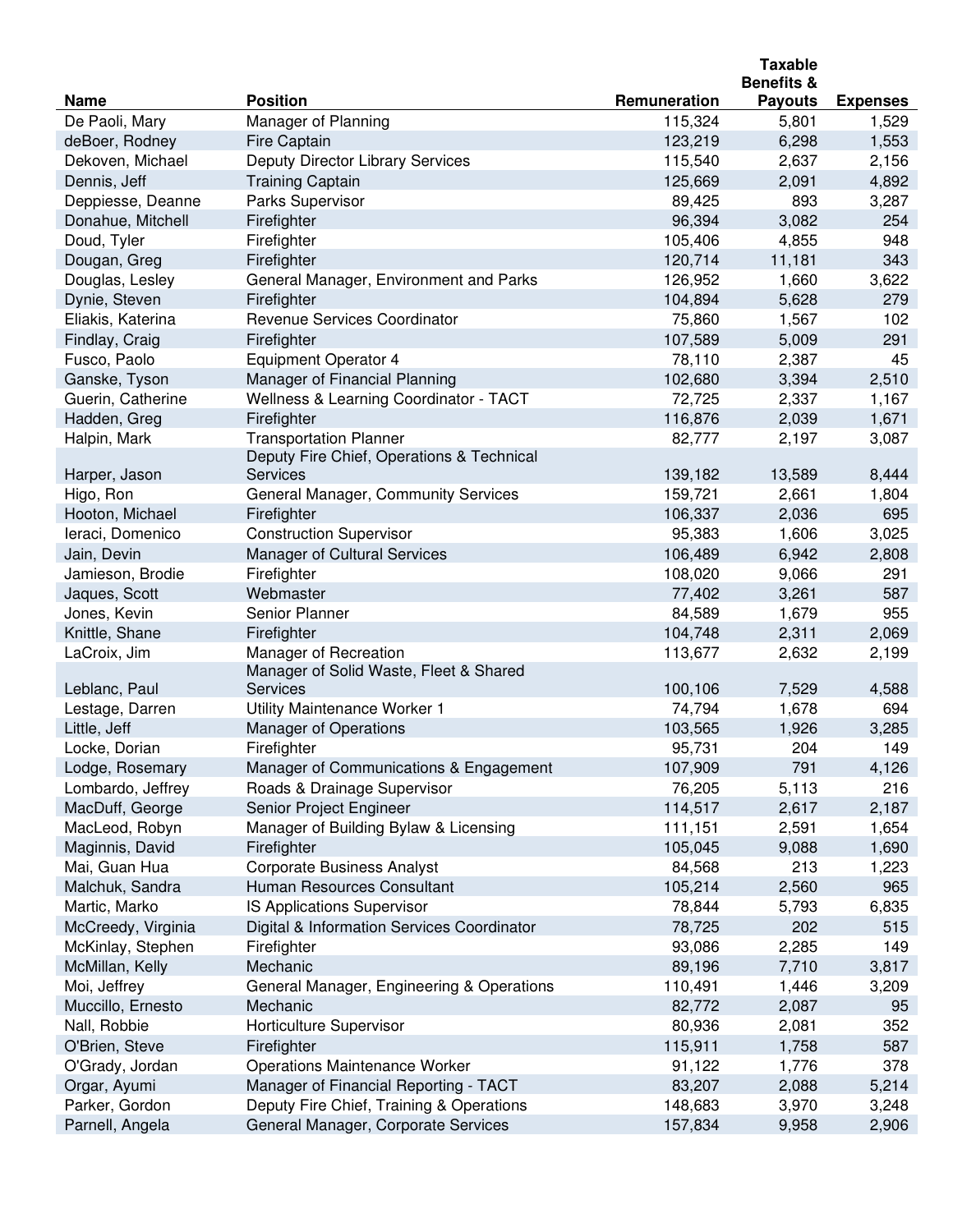|                                     |                                               |              | <b>Taxable</b>        |                 |
|-------------------------------------|-----------------------------------------------|--------------|-----------------------|-----------------|
|                                     |                                               |              | <b>Benefits &amp;</b> |                 |
| <b>Name</b>                         | <b>Position</b>                               | Remuneration | <b>Payouts</b>        | <b>Expenses</b> |
| Patterson, William                  | Platoon Captain                               | 117,966      | 7,379                 | 2,660           |
| Pavan, Ryan                         | Utility Maintenance Worker 1                  | 76,256       | 1,334                 | 1,372           |
| Pavicic, Luka                       | Firefighter                                   | 100,894      | 3,913                 | 1,330           |
| Penner, Darrin                      | Firefighter                                   | 87,033       | 2,004                 | 149             |
| Perrett, Wade                       | Firefighter                                   | 103,531      | 4,103                 | 1,508           |
| Peters, Ryan                        | Firefighter                                   | 86,941       | 1,116                 | 149             |
| Phillips, Derek                     | Utility Maintenance Worker In Training - TACT | 77,598       | 1,026                 | 935             |
| Piffer, David                       | <b>Fire Captain</b>                           | 126,983      | 2,091                 | 1,047           |
| Quarto, Frank                       | Firefighter                                   | 99,831       | 2,036                 | 381             |
| Ridge, Maxwell                      | Corporate Planning Advisor - TFT              | 78,118       | 2,525                 | 472             |
| Robinson, Bradley                   | Lieutenant - TACT                             | 111,076      | 2,068                 | 1,000           |
| Rockwood, Paul                      | General Manager, Finance and Technology       | 166,192      | 8,791                 | 6,334           |
| Russell, Joan Lynne                 | <b>Director Library Services</b>              | 137,213      | 1,386                 | 349             |
| Rutherford, Virgelene               | Manager of Human Resources                    | 129,713      | 2,661                 | 1,801           |
| Savoie, Tim                         | <b>City Manager</b>                           | 208,102      | 6,727                 | 6,374           |
| Scallion, Jeffrey                   | Firefighter                                   | 102,191      | 2,935                 | 149             |
| Shefley, Michael                    | Platoon Captain                               | 126,879      | 2,104                 | 3,570           |
| Shermer, Dorothy                    | <b>Corporate Officer</b>                      | 107,578      | 1,691                 | 12,066          |
| Shoucair, Robert                    | Lieutenant - TACT                             | 126,021      | 4,888                 | 1,318           |
| Sinclair, Cameron                   | Firefighter                                   | 105,780      | 3,779                 | 149             |
| Skopliak, Tyler                     | Parks Maintenance Assistant                   | 78,423       | 450                   | 2,557           |
| Slattery, Ryan                      | Solid Waste Collection Operator               | 74,432       | 2,325                 | $\mathbf 0$     |
| Smedegaard, Steven                  | Urban Forestry Technician                     | 83,303       | 2,268                 | 3,052           |
| Smith, Matt J                       | <b>Production Coordinator</b>                 | 73,691       | 3,956                 | 515             |
| Spindor, Michael                    | <b>Equipment Operator 4</b>                   | 84,673       | 2,954                 | 45              |
| Stevens, Dave                       | <b>Manager of Facilities</b>                  | 103,343      | 2,560                 | 75              |
| Stevens, Jenna                      | <b>Facilities Support Services Supervisor</b> | 76,259       | 876                   | 1,980           |
| Stewart, Douglas                    | <b>Fire Captain</b>                           | 126,961      | 10,693                | 1,883           |
| Suzukovich, Rob                     | <b>Training Captain</b>                       | 121,182      | 2,092                 | 4,581           |
| Takahashi, Tracey                   | Deputy Corporate Officer                      | 87,410       | 4,916                 | 2,360           |
| Taylor, Andrew                      | Firefighter                                   | 73,421       | 2,034                 | 1,320           |
| Tindle, Elaine                      | Human Resources Consultant - RPT              | 78,291       | 2,305                 | 1,952           |
| Trachsel, Amelia                    | Project Engineer                              | 95,657       | 1,387                 | 1,287           |
| Van, Robert                         | <b>Fire Prevention Officer</b>                | 117,434      | 6,625                 | 998             |
|                                     | Manager of Corporate Purchasing and Risk      |              |                       |                 |
| Velthuijzen, Jennifer               | Management                                    | 101,133      | 2,540                 | 1,770           |
| Watt, Christopher                   | Firefighter                                   | 101,073      | 2,034                 | 89              |
| Webster, Jason                      | Firefighter                                   | 103,599      | 3,385                 | 1,320           |
| Welsh, Trevor                       | <b>Building Official 2</b>                    | 78,113       | 1,584                 | 5,248           |
| Wiles, Dave                         | Mechanic                                      | 88,323       | 6,788                 | 465             |
| Williams, Joffre                    | Firefighter                                   | 101,244      | 2,036                 | 523             |
| Total Staff (Greater than \$75,000) |                                               | \$11,740,614 | \$427,306             | \$225,137       |

Prepared under the Financial Information Regulation, Schedule 1, Section 6(2)(c).

| Total Staff (Less than \$75,000) | \$10,427,740 | \$191.101 | \$105.224 |
|----------------------------------|--------------|-----------|-----------|
| <b>Grand Total Staff</b>         | \$22,168,354 | \$618.407 | \$330,381 |

Prepared under the Financial Information Regulation, Schedule 1, Section 6(2)(d).

Employee remuneration numbers are not stated in the same format as the Statement of Operations; therefore, there is no reconciliation.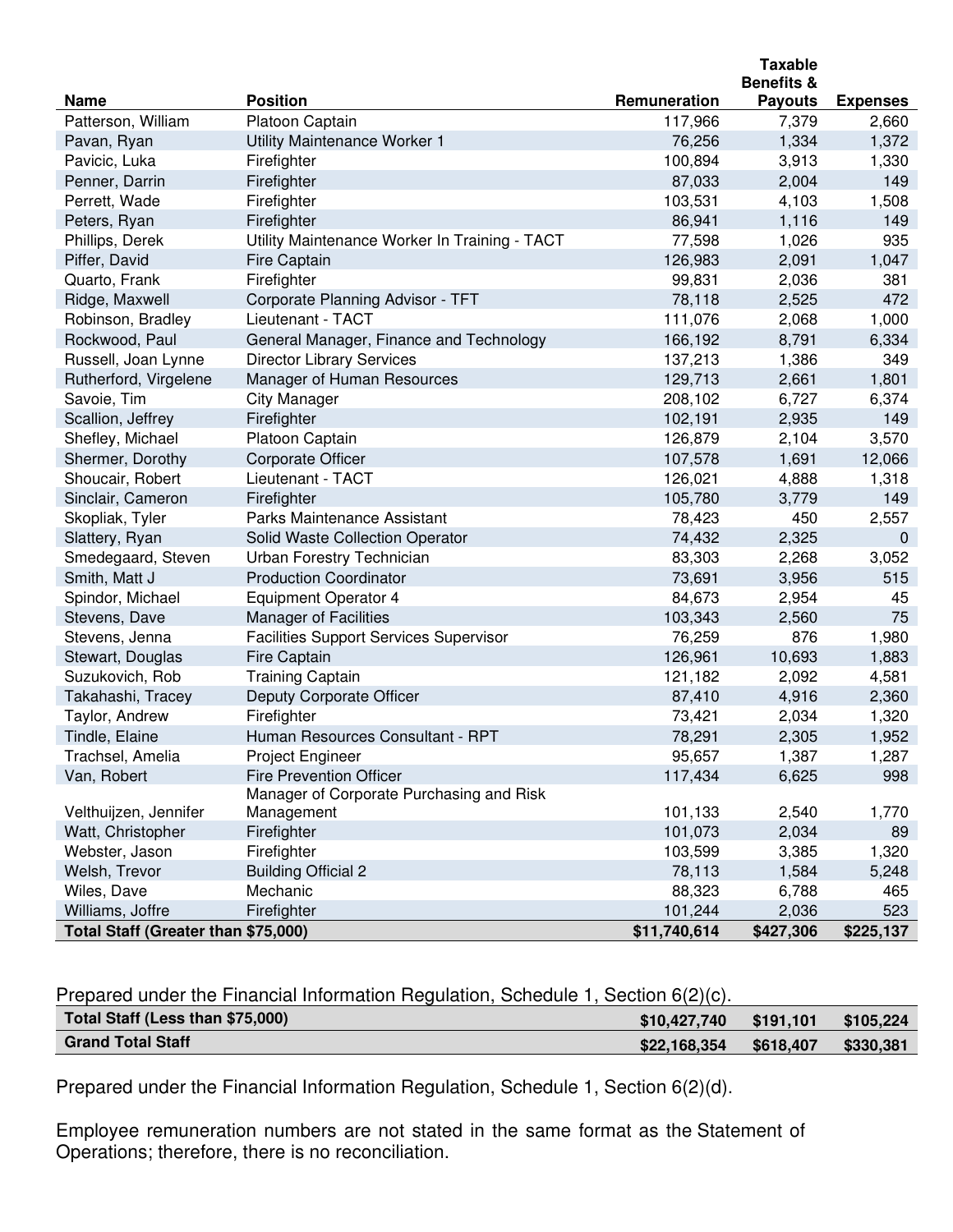Prepared under the Financial Information Regulation, Schedule 1, Section 6(6).

| 2017 Employer portion of Canada Pension Plan  | \$918,786 |
|-----------------------------------------------|-----------|
| 2017 Employer portion of Employment Insurance | \$404,421 |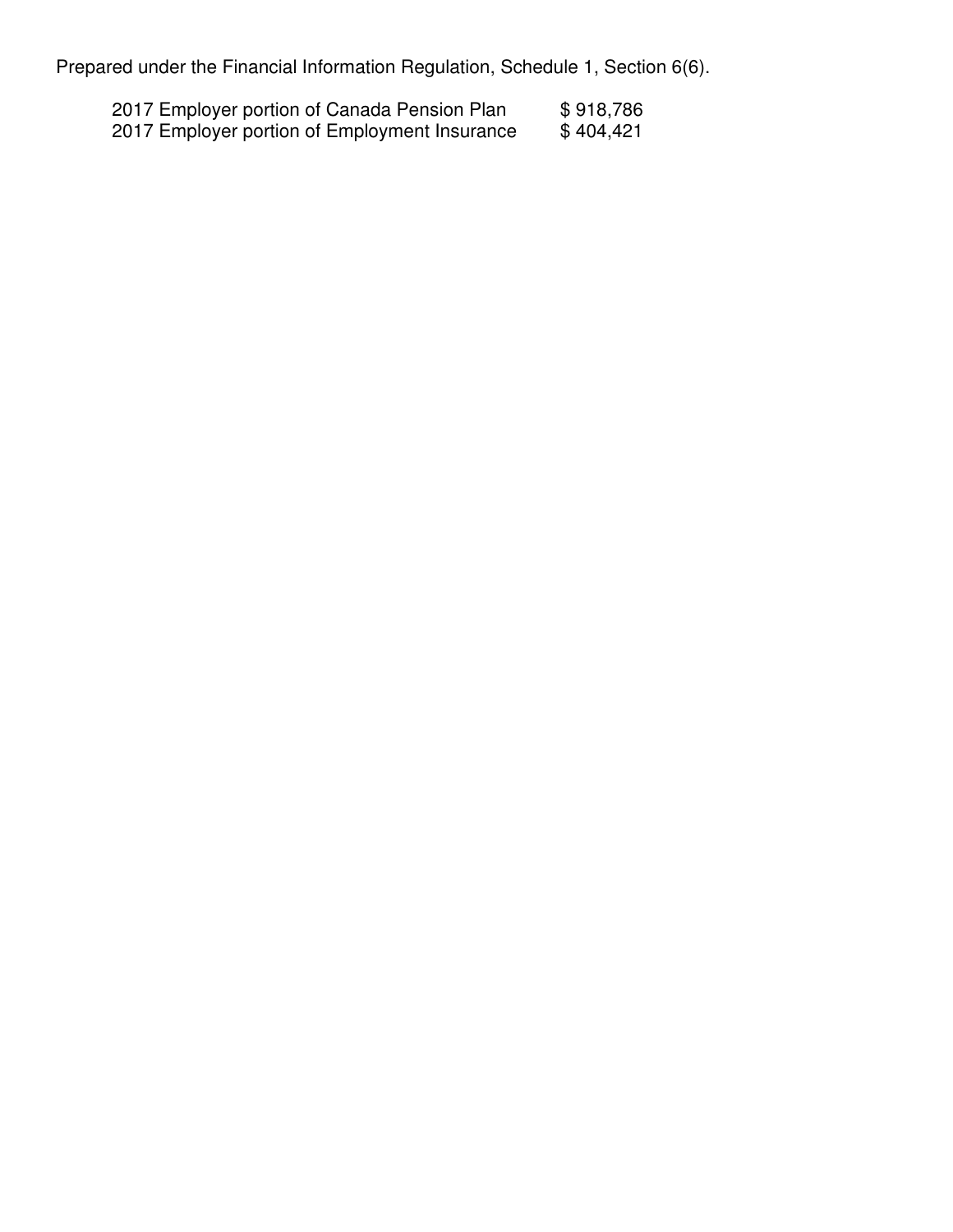#### **City of Port Moody Statement of Severance Agreements For the Year Ended December 31, 2017**

Prepared under the Financial Information Regulation, Schedule 1, Section 6(7).

There were 2 severance agreements under which payment commenced between the City of Port Moody and its non-unionized employees during fiscal year 2017.

The first agreement represents 4 months compensation.

The second agreement represents 5 months compensation.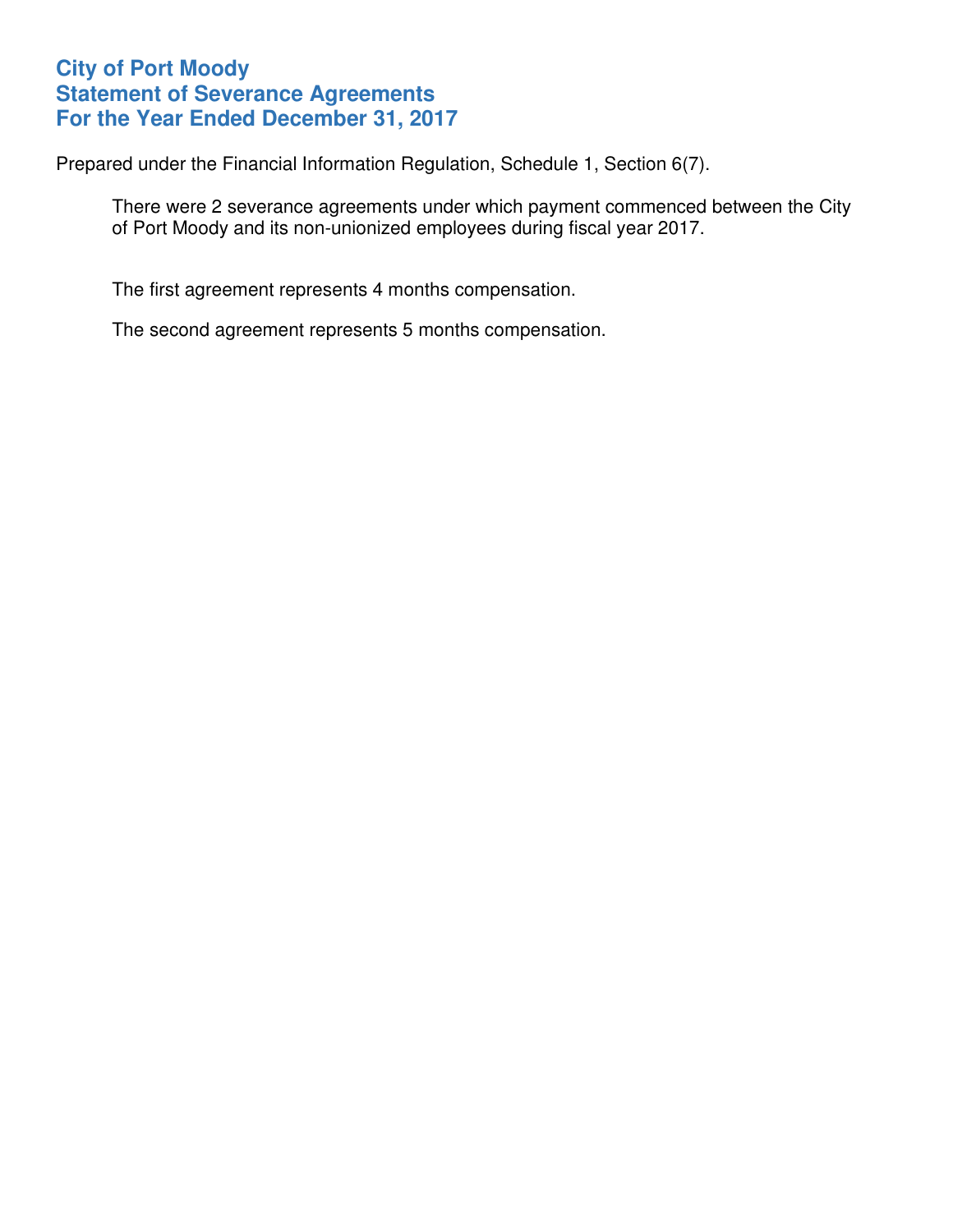#### **City of Port Moody Schedule of Suppliers of Goods or Services For the Year Ended December 31, 2017**

#### Prepared under the Financial Information Regulation, Schedule 1, Section 7(1)(a).

| <b>Name</b><br><b>Payment</b><br>1st Impressions Home Services<br>42,011<br>A.W. Fireguard Supplies (1991) Ltd<br>55,129<br><b>Acklands Grainger Inc</b><br>47,335<br><b>AES Engineering Ltd</b><br>26,689<br>Airstream Heating & Air Conditioning<br>92,686<br>Allstream<br>35,903<br><b>Anadar Consulting</b><br>52,480<br>Arctig Fabricating and Welding Ltd<br>101,628<br>Associated Engineering (B.C.) Ltd<br>350,233<br><b>Associated Fire and Safety</b><br>50,421<br>B & J Parts Ltd<br>121,841<br><b>BC Hydro</b><br>1,322,107<br><b>BC Libraries Cooperative</b><br>47,637<br>BelPacific Excavating & Shoring LP<br>49,744<br>Belzona Molecular (B.C.) Ltd<br>277,496<br><b>Bibliotheca ITG Inc</b><br>81,073<br><b>Blackrete Paving Ltd</b><br>318,495<br><b>Blue Pine Enterprises Ltd</b><br>33,317<br>Canada Post<br>28,642<br>36,243<br>Canadian Pacific Railway Company<br>53,745<br><b>Centaur Products Inc</b><br>Chevron<br>324,761<br><b>Christine Catering Company</b><br>33,590<br>City of Coquitlam<br>86,862<br>Cobra Electric<br>483,825<br><b>Colliers Project Leaders Inc</b><br>334,410<br><b>Coquitlam Signs</b><br>45,366<br>CPS (Canada) Inc<br>31,860<br>Crocker Equipment Co Ltd<br>186,417<br><b>CTH Systems Inc</b><br>35,112<br><b>CVS Midwest Tape LLC</b><br>38,050<br>Dell Canada Inc<br>45,624<br>Design Roofing & Sheet Metal Ltd<br>51,329<br>179,848<br><b>Drive Products</b><br><b>DS Tactical</b><br>43,427<br>E-Card Id Products Ltd<br>97,259<br>Ecomm, Emergency Communications<br>815,266<br>Econolite Canada Inc<br>94,349<br>Eric Vance & Associates<br>127,125<br><b>ESC Automation</b><br>52,722<br>Eurovia British Columbia Inc<br>875,219<br><b>Evolve Traffic Solutions Ltd</b><br>57,595<br>Finning (Canada)<br>224,640<br>Fortis<br>137,414<br>25,343<br>Fraser Valley Refrigeration Ltd<br>Fred Surridge Ltd<br>25,671<br>Garda Canada Security Corp<br>54,660<br>Gibson Waterworks Supply Inc<br>58,824 | Suppliers (Greater than \$25,000) |  |
|--------------------------------------------------------------------------------------------------------------------------------------------------------------------------------------------------------------------------------------------------------------------------------------------------------------------------------------------------------------------------------------------------------------------------------------------------------------------------------------------------------------------------------------------------------------------------------------------------------------------------------------------------------------------------------------------------------------------------------------------------------------------------------------------------------------------------------------------------------------------------------------------------------------------------------------------------------------------------------------------------------------------------------------------------------------------------------------------------------------------------------------------------------------------------------------------------------------------------------------------------------------------------------------------------------------------------------------------------------------------------------------------------------------------------------------------------------------------------------------------------------------------------------------------------------------------------------------------------------------------------------------------------------------------------------------------------------------------------------------------------------------------------------------------------------------------------------------------------------------------------------------------------------------------------------------------------------------------|-----------------------------------|--|
|                                                                                                                                                                                                                                                                                                                                                                                                                                                                                                                                                                                                                                                                                                                                                                                                                                                                                                                                                                                                                                                                                                                                                                                                                                                                                                                                                                                                                                                                                                                                                                                                                                                                                                                                                                                                                                                                                                                                                                    |                                   |  |
|                                                                                                                                                                                                                                                                                                                                                                                                                                                                                                                                                                                                                                                                                                                                                                                                                                                                                                                                                                                                                                                                                                                                                                                                                                                                                                                                                                                                                                                                                                                                                                                                                                                                                                                                                                                                                                                                                                                                                                    |                                   |  |
|                                                                                                                                                                                                                                                                                                                                                                                                                                                                                                                                                                                                                                                                                                                                                                                                                                                                                                                                                                                                                                                                                                                                                                                                                                                                                                                                                                                                                                                                                                                                                                                                                                                                                                                                                                                                                                                                                                                                                                    |                                   |  |
|                                                                                                                                                                                                                                                                                                                                                                                                                                                                                                                                                                                                                                                                                                                                                                                                                                                                                                                                                                                                                                                                                                                                                                                                                                                                                                                                                                                                                                                                                                                                                                                                                                                                                                                                                                                                                                                                                                                                                                    |                                   |  |
|                                                                                                                                                                                                                                                                                                                                                                                                                                                                                                                                                                                                                                                                                                                                                                                                                                                                                                                                                                                                                                                                                                                                                                                                                                                                                                                                                                                                                                                                                                                                                                                                                                                                                                                                                                                                                                                                                                                                                                    |                                   |  |
|                                                                                                                                                                                                                                                                                                                                                                                                                                                                                                                                                                                                                                                                                                                                                                                                                                                                                                                                                                                                                                                                                                                                                                                                                                                                                                                                                                                                                                                                                                                                                                                                                                                                                                                                                                                                                                                                                                                                                                    |                                   |  |
|                                                                                                                                                                                                                                                                                                                                                                                                                                                                                                                                                                                                                                                                                                                                                                                                                                                                                                                                                                                                                                                                                                                                                                                                                                                                                                                                                                                                                                                                                                                                                                                                                                                                                                                                                                                                                                                                                                                                                                    |                                   |  |
|                                                                                                                                                                                                                                                                                                                                                                                                                                                                                                                                                                                                                                                                                                                                                                                                                                                                                                                                                                                                                                                                                                                                                                                                                                                                                                                                                                                                                                                                                                                                                                                                                                                                                                                                                                                                                                                                                                                                                                    |                                   |  |
|                                                                                                                                                                                                                                                                                                                                                                                                                                                                                                                                                                                                                                                                                                                                                                                                                                                                                                                                                                                                                                                                                                                                                                                                                                                                                                                                                                                                                                                                                                                                                                                                                                                                                                                                                                                                                                                                                                                                                                    |                                   |  |
|                                                                                                                                                                                                                                                                                                                                                                                                                                                                                                                                                                                                                                                                                                                                                                                                                                                                                                                                                                                                                                                                                                                                                                                                                                                                                                                                                                                                                                                                                                                                                                                                                                                                                                                                                                                                                                                                                                                                                                    |                                   |  |
|                                                                                                                                                                                                                                                                                                                                                                                                                                                                                                                                                                                                                                                                                                                                                                                                                                                                                                                                                                                                                                                                                                                                                                                                                                                                                                                                                                                                                                                                                                                                                                                                                                                                                                                                                                                                                                                                                                                                                                    |                                   |  |
|                                                                                                                                                                                                                                                                                                                                                                                                                                                                                                                                                                                                                                                                                                                                                                                                                                                                                                                                                                                                                                                                                                                                                                                                                                                                                                                                                                                                                                                                                                                                                                                                                                                                                                                                                                                                                                                                                                                                                                    |                                   |  |
|                                                                                                                                                                                                                                                                                                                                                                                                                                                                                                                                                                                                                                                                                                                                                                                                                                                                                                                                                                                                                                                                                                                                                                                                                                                                                                                                                                                                                                                                                                                                                                                                                                                                                                                                                                                                                                                                                                                                                                    |                                   |  |
|                                                                                                                                                                                                                                                                                                                                                                                                                                                                                                                                                                                                                                                                                                                                                                                                                                                                                                                                                                                                                                                                                                                                                                                                                                                                                                                                                                                                                                                                                                                                                                                                                                                                                                                                                                                                                                                                                                                                                                    |                                   |  |
|                                                                                                                                                                                                                                                                                                                                                                                                                                                                                                                                                                                                                                                                                                                                                                                                                                                                                                                                                                                                                                                                                                                                                                                                                                                                                                                                                                                                                                                                                                                                                                                                                                                                                                                                                                                                                                                                                                                                                                    |                                   |  |
|                                                                                                                                                                                                                                                                                                                                                                                                                                                                                                                                                                                                                                                                                                                                                                                                                                                                                                                                                                                                                                                                                                                                                                                                                                                                                                                                                                                                                                                                                                                                                                                                                                                                                                                                                                                                                                                                                                                                                                    |                                   |  |
|                                                                                                                                                                                                                                                                                                                                                                                                                                                                                                                                                                                                                                                                                                                                                                                                                                                                                                                                                                                                                                                                                                                                                                                                                                                                                                                                                                                                                                                                                                                                                                                                                                                                                                                                                                                                                                                                                                                                                                    |                                   |  |
|                                                                                                                                                                                                                                                                                                                                                                                                                                                                                                                                                                                                                                                                                                                                                                                                                                                                                                                                                                                                                                                                                                                                                                                                                                                                                                                                                                                                                                                                                                                                                                                                                                                                                                                                                                                                                                                                                                                                                                    |                                   |  |
|                                                                                                                                                                                                                                                                                                                                                                                                                                                                                                                                                                                                                                                                                                                                                                                                                                                                                                                                                                                                                                                                                                                                                                                                                                                                                                                                                                                                                                                                                                                                                                                                                                                                                                                                                                                                                                                                                                                                                                    |                                   |  |
|                                                                                                                                                                                                                                                                                                                                                                                                                                                                                                                                                                                                                                                                                                                                                                                                                                                                                                                                                                                                                                                                                                                                                                                                                                                                                                                                                                                                                                                                                                                                                                                                                                                                                                                                                                                                                                                                                                                                                                    |                                   |  |
|                                                                                                                                                                                                                                                                                                                                                                                                                                                                                                                                                                                                                                                                                                                                                                                                                                                                                                                                                                                                                                                                                                                                                                                                                                                                                                                                                                                                                                                                                                                                                                                                                                                                                                                                                                                                                                                                                                                                                                    |                                   |  |
|                                                                                                                                                                                                                                                                                                                                                                                                                                                                                                                                                                                                                                                                                                                                                                                                                                                                                                                                                                                                                                                                                                                                                                                                                                                                                                                                                                                                                                                                                                                                                                                                                                                                                                                                                                                                                                                                                                                                                                    |                                   |  |
|                                                                                                                                                                                                                                                                                                                                                                                                                                                                                                                                                                                                                                                                                                                                                                                                                                                                                                                                                                                                                                                                                                                                                                                                                                                                                                                                                                                                                                                                                                                                                                                                                                                                                                                                                                                                                                                                                                                                                                    |                                   |  |
|                                                                                                                                                                                                                                                                                                                                                                                                                                                                                                                                                                                                                                                                                                                                                                                                                                                                                                                                                                                                                                                                                                                                                                                                                                                                                                                                                                                                                                                                                                                                                                                                                                                                                                                                                                                                                                                                                                                                                                    |                                   |  |
|                                                                                                                                                                                                                                                                                                                                                                                                                                                                                                                                                                                                                                                                                                                                                                                                                                                                                                                                                                                                                                                                                                                                                                                                                                                                                                                                                                                                                                                                                                                                                                                                                                                                                                                                                                                                                                                                                                                                                                    |                                   |  |
|                                                                                                                                                                                                                                                                                                                                                                                                                                                                                                                                                                                                                                                                                                                                                                                                                                                                                                                                                                                                                                                                                                                                                                                                                                                                                                                                                                                                                                                                                                                                                                                                                                                                                                                                                                                                                                                                                                                                                                    |                                   |  |
|                                                                                                                                                                                                                                                                                                                                                                                                                                                                                                                                                                                                                                                                                                                                                                                                                                                                                                                                                                                                                                                                                                                                                                                                                                                                                                                                                                                                                                                                                                                                                                                                                                                                                                                                                                                                                                                                                                                                                                    |                                   |  |
|                                                                                                                                                                                                                                                                                                                                                                                                                                                                                                                                                                                                                                                                                                                                                                                                                                                                                                                                                                                                                                                                                                                                                                                                                                                                                                                                                                                                                                                                                                                                                                                                                                                                                                                                                                                                                                                                                                                                                                    |                                   |  |
|                                                                                                                                                                                                                                                                                                                                                                                                                                                                                                                                                                                                                                                                                                                                                                                                                                                                                                                                                                                                                                                                                                                                                                                                                                                                                                                                                                                                                                                                                                                                                                                                                                                                                                                                                                                                                                                                                                                                                                    |                                   |  |
|                                                                                                                                                                                                                                                                                                                                                                                                                                                                                                                                                                                                                                                                                                                                                                                                                                                                                                                                                                                                                                                                                                                                                                                                                                                                                                                                                                                                                                                                                                                                                                                                                                                                                                                                                                                                                                                                                                                                                                    |                                   |  |
|                                                                                                                                                                                                                                                                                                                                                                                                                                                                                                                                                                                                                                                                                                                                                                                                                                                                                                                                                                                                                                                                                                                                                                                                                                                                                                                                                                                                                                                                                                                                                                                                                                                                                                                                                                                                                                                                                                                                                                    |                                   |  |
|                                                                                                                                                                                                                                                                                                                                                                                                                                                                                                                                                                                                                                                                                                                                                                                                                                                                                                                                                                                                                                                                                                                                                                                                                                                                                                                                                                                                                                                                                                                                                                                                                                                                                                                                                                                                                                                                                                                                                                    |                                   |  |
|                                                                                                                                                                                                                                                                                                                                                                                                                                                                                                                                                                                                                                                                                                                                                                                                                                                                                                                                                                                                                                                                                                                                                                                                                                                                                                                                                                                                                                                                                                                                                                                                                                                                                                                                                                                                                                                                                                                                                                    |                                   |  |
|                                                                                                                                                                                                                                                                                                                                                                                                                                                                                                                                                                                                                                                                                                                                                                                                                                                                                                                                                                                                                                                                                                                                                                                                                                                                                                                                                                                                                                                                                                                                                                                                                                                                                                                                                                                                                                                                                                                                                                    |                                   |  |
|                                                                                                                                                                                                                                                                                                                                                                                                                                                                                                                                                                                                                                                                                                                                                                                                                                                                                                                                                                                                                                                                                                                                                                                                                                                                                                                                                                                                                                                                                                                                                                                                                                                                                                                                                                                                                                                                                                                                                                    |                                   |  |
|                                                                                                                                                                                                                                                                                                                                                                                                                                                                                                                                                                                                                                                                                                                                                                                                                                                                                                                                                                                                                                                                                                                                                                                                                                                                                                                                                                                                                                                                                                                                                                                                                                                                                                                                                                                                                                                                                                                                                                    |                                   |  |
|                                                                                                                                                                                                                                                                                                                                                                                                                                                                                                                                                                                                                                                                                                                                                                                                                                                                                                                                                                                                                                                                                                                                                                                                                                                                                                                                                                                                                                                                                                                                                                                                                                                                                                                                                                                                                                                                                                                                                                    |                                   |  |
|                                                                                                                                                                                                                                                                                                                                                                                                                                                                                                                                                                                                                                                                                                                                                                                                                                                                                                                                                                                                                                                                                                                                                                                                                                                                                                                                                                                                                                                                                                                                                                                                                                                                                                                                                                                                                                                                                                                                                                    |                                   |  |
|                                                                                                                                                                                                                                                                                                                                                                                                                                                                                                                                                                                                                                                                                                                                                                                                                                                                                                                                                                                                                                                                                                                                                                                                                                                                                                                                                                                                                                                                                                                                                                                                                                                                                                                                                                                                                                                                                                                                                                    |                                   |  |
|                                                                                                                                                                                                                                                                                                                                                                                                                                                                                                                                                                                                                                                                                                                                                                                                                                                                                                                                                                                                                                                                                                                                                                                                                                                                                                                                                                                                                                                                                                                                                                                                                                                                                                                                                                                                                                                                                                                                                                    |                                   |  |
|                                                                                                                                                                                                                                                                                                                                                                                                                                                                                                                                                                                                                                                                                                                                                                                                                                                                                                                                                                                                                                                                                                                                                                                                                                                                                                                                                                                                                                                                                                                                                                                                                                                                                                                                                                                                                                                                                                                                                                    |                                   |  |
|                                                                                                                                                                                                                                                                                                                                                                                                                                                                                                                                                                                                                                                                                                                                                                                                                                                                                                                                                                                                                                                                                                                                                                                                                                                                                                                                                                                                                                                                                                                                                                                                                                                                                                                                                                                                                                                                                                                                                                    |                                   |  |
|                                                                                                                                                                                                                                                                                                                                                                                                                                                                                                                                                                                                                                                                                                                                                                                                                                                                                                                                                                                                                                                                                                                                                                                                                                                                                                                                                                                                                                                                                                                                                                                                                                                                                                                                                                                                                                                                                                                                                                    |                                   |  |
|                                                                                                                                                                                                                                                                                                                                                                                                                                                                                                                                                                                                                                                                                                                                                                                                                                                                                                                                                                                                                                                                                                                                                                                                                                                                                                                                                                                                                                                                                                                                                                                                                                                                                                                                                                                                                                                                                                                                                                    |                                   |  |
|                                                                                                                                                                                                                                                                                                                                                                                                                                                                                                                                                                                                                                                                                                                                                                                                                                                                                                                                                                                                                                                                                                                                                                                                                                                                                                                                                                                                                                                                                                                                                                                                                                                                                                                                                                                                                                                                                                                                                                    |                                   |  |
|                                                                                                                                                                                                                                                                                                                                                                                                                                                                                                                                                                                                                                                                                                                                                                                                                                                                                                                                                                                                                                                                                                                                                                                                                                                                                                                                                                                                                                                                                                                                                                                                                                                                                                                                                                                                                                                                                                                                                                    |                                   |  |
|                                                                                                                                                                                                                                                                                                                                                                                                                                                                                                                                                                                                                                                                                                                                                                                                                                                                                                                                                                                                                                                                                                                                                                                                                                                                                                                                                                                                                                                                                                                                                                                                                                                                                                                                                                                                                                                                                                                                                                    |                                   |  |
|                                                                                                                                                                                                                                                                                                                                                                                                                                                                                                                                                                                                                                                                                                                                                                                                                                                                                                                                                                                                                                                                                                                                                                                                                                                                                                                                                                                                                                                                                                                                                                                                                                                                                                                                                                                                                                                                                                                                                                    |                                   |  |
|                                                                                                                                                                                                                                                                                                                                                                                                                                                                                                                                                                                                                                                                                                                                                                                                                                                                                                                                                                                                                                                                                                                                                                                                                                                                                                                                                                                                                                                                                                                                                                                                                                                                                                                                                                                                                                                                                                                                                                    |                                   |  |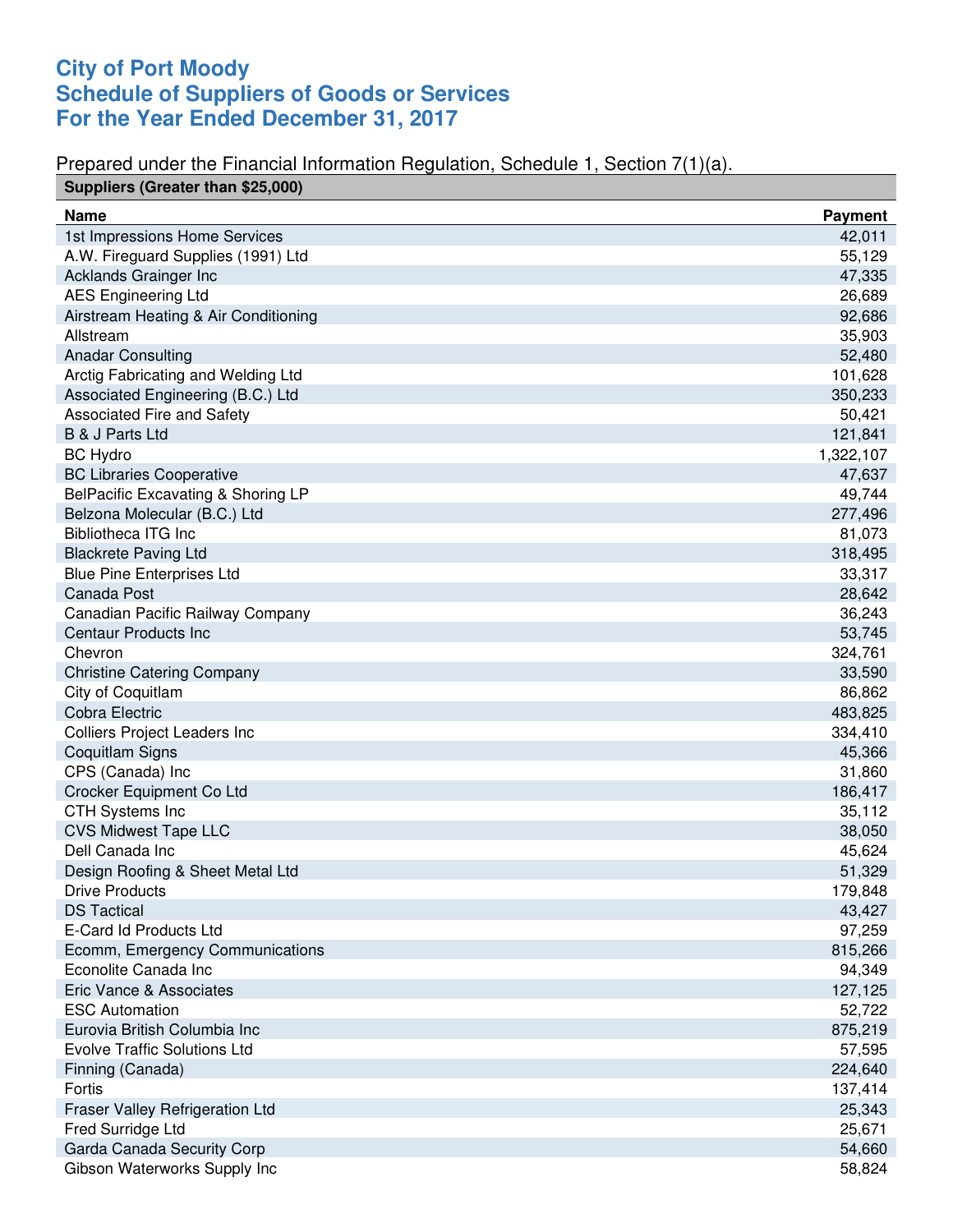| <b>Name</b>                                        | <b>Payment</b> |
|----------------------------------------------------|----------------|
| Greater Vancouver Regional District                | 632,253        |
| Greater Vancouver Sewerage & Drainage              | 185,435        |
| <b>Greater Vancouver Water District</b>            | 3,269,505      |
| Guillevin International                            | 47,496         |
| Habitat Systems Inc                                | 62,085         |
| <b>Hallmark Cleaners</b>                           | 35,076         |
| Hanscomb Loan Monitoring                           | 26,060         |
| Harvest Fraser Richmond Organics                   | 208,919        |
| Hemmera Envirochem Inc                             | 42,824         |
| Hodgson King & Marble Ltd                          | 262,263        |
| <b>HUB</b> International                           | 226,327        |
| <b>Hughes Trucking Ltd</b>                         | 32,479         |
| Hutchinson Nursery Sales Ltd                       | 33,124         |
| Ice Development Ltd                                | 2,736,910      |
| <b>Inland Kenworth</b>                             | 38,980         |
| ISL Engineering and Land Services                  | 173,922        |
| J. Cote & Son Excavating Ltd                       | 666,864        |
| Jack Cewe Ltd                                      | 1,248,673      |
| <b>JPM Tree Service</b>                            | 28,098         |
| Justice Institute of BC                            | 26,385         |
| Kasian Architecture Interior Design & Planning Ltd | 29,556         |
| Kerr Wood Leidal                                   | 217,388        |
| King Hoe Excavating Ltd                            | 1,677,251      |
| Kingston Construction Ltd                          | 981,293        |
| <b>KPMG LLP</b>                                    | 53,288         |
| LAT Div of Lafarge Canada Inc                      | 113,322        |
| <b>LDR Engineering Group</b>                       | 281,941        |
| Lifestyle Equipment                                | 51,442         |
| London Life Insurance Company                      | 31,153         |
| Mainland Construction Materials (formerly Winvan)  | 362,197        |
| Mainroad Lower Mainland Contracting                | 66,633         |
| Mainroad Maintenance Products LP                   | 54,964         |
| Manulife                                           | 293,886        |
| Mar-Tech Underground Services Ltd                  | 77,602         |
| <b>McElhanney Consulting</b>                       | 51,976         |
| <b>MDB</b> Insight                                 | 41,869         |
| Meadowlands Horticultural Inc                      | 29,701         |
| Metagenics Fitness Inc                             | 36,644         |
| Metro Motors Ltd                                   | 473,021        |
| Municipal Finance Authority                        | 217,374        |
| Microserve                                         | 100,881        |
| <b>Mills Printing Product</b>                      | 39,735         |
| <b>MMM Group Limited</b>                           | 28,875         |
| Moneris                                            | 143,501        |
| Morrison Hershfield Ltd                            | 218,735        |
| <b>Medical Services Plan</b>                       | 369,314        |
| Municipal Insurance Association                    | 487,830        |
| Municipal Pension Plan                             | 5,601,079      |
| Murdy & McAllister                                 | 223,546        |
| <b>MWL Demolition Ltd</b>                          | 79,692         |
| <b>NSC Minerals Ltd</b>                            | 32,948         |
| Ocean Marker Sport Surfaces                        | 308,555        |
| Opus Interational Consultants (Canada) Ltd         | 241,535        |
| Orkin Canada                                       | 30,634         |
| Parkland Refining (B.C.) Ltd                       | 68,692         |
| <b>Pacific Blue Cross</b>                          | 961,062        |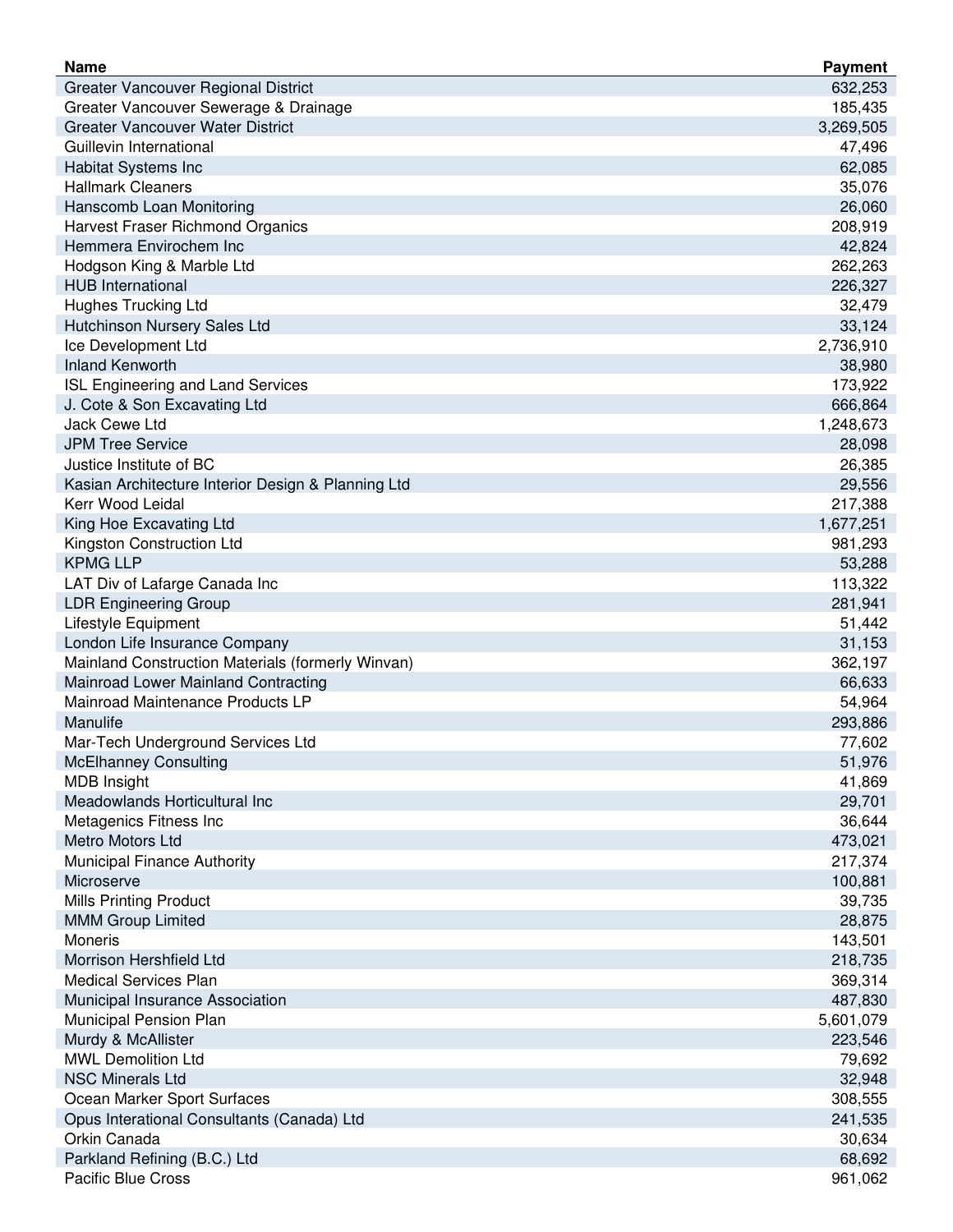| <b>Name</b>                                              | <b>Payment</b> |
|----------------------------------------------------------|----------------|
| PerfectMind Inc                                          | 31,756         |
| <b>Pitney Works</b>                                      | 31,500         |
| <b>Platinum Stone Contracting Ltd</b>                    | 99,693         |
| Ponte Bros Contracting Ltd                               | 39,334         |
| Port Moody Arts Centre                                   | 262,600        |
| Port Moody Golden Spike Days Society                     | 39,703         |
| Port Moody Heritage Society                              | 95,609         |
| Port Moody Seniors Friendship Society                    | 30,130         |
| Port Moody Volunteer Firefighters Association            | 37,018         |
| PRIMECorp                                                | 82,009         |
| Prospec Production Services Ltd                          | 37,872         |
| R.F. Binnie & Associates Ltd                             | 31,610         |
| Raybern Erectors Ltd                                     | 50,041         |
| Receiver General of Canada                               | 8,823,613      |
| Resource Planning Group Inc                              | 46,403         |
| Revi's Building Maintenance Ltd                          | 64,260         |
| Richard White Planning Advisory Services Ltd             | 43,313         |
| Ricoh Canada                                             | 102,739        |
| Rocky Mountain Phoenix                                   | 94,240         |
| Rocky Point Engineering Ltd                              | 30,067         |
| Rogers                                                   | 112,217        |
| Rollins Machinery Ltd                                    | 1,481,980      |
| <b>Scottish Line Painting</b>                            | 90,636         |
| Shadow Software & Consulting Inc                         | 26,826         |
| Sigma Safety Corp                                        | 32,083         |
| SirsIDynix                                               | 32,716         |
| Socrata Inc                                              | 31,316         |
| Softchoice LP                                            | 110,355        |
| <b>Standard Electric BC Ltd</b>                          | 212,970        |
| Steinfeld, Chelsea (Epic Safety Consulting)              | 49,245         |
| Technogym USA Corp                                       | 68,562         |
| Telus                                                    | 97,805         |
| <b>Tempest Development Group</b>                         | 55,493         |
| The Tri-City News                                        | 89,849         |
| ThyssenKrupp Elevator Canada Limited                     | 25,742         |
| <b>Treeko Contracting Ltd</b>                            | 56,915         |
| Tree-Mendous Arb Care                                    | 199,925        |
| <b>Tri-City Fencing Academy</b>                          | 60,940         |
| <b>Tri-City Power Equipment</b>                          | 25,142         |
| Unit4 Business Software                                  | 158,657        |
| United Library Services Inc                              | 149,316        |
| Universal Flagging                                       | 66,511         |
| <b>Urban Systems</b>                                     | 192,595        |
| Valley Traffic Systems Inc                               | 33,155         |
| Valmont West Coast Engineering Group Ltd                 | 68,251         |
| Vecima Networks DBA Nero Global Tracking                 | 26,764         |
| Veritiv Canada Inc                                       | 73,598         |
| Waste Connections of Canada (formerly Progressive Waste) | 131,685        |
| <b>Worksafe BC</b>                                       | 635,612        |
| Western Safety Products Ltd                              | 25,460         |
| Western System Controls Ltd                              | 31,491         |
| <b>Westport Construction Group Inc</b>                   | 541,294        |
| Xylem Canada                                             | 74,554         |
| Zeemac Vehicle Lease Ltd                                 | 63,262         |
| <b>ZLC Financial Group</b>                               |                |
|                                                          | 28,923         |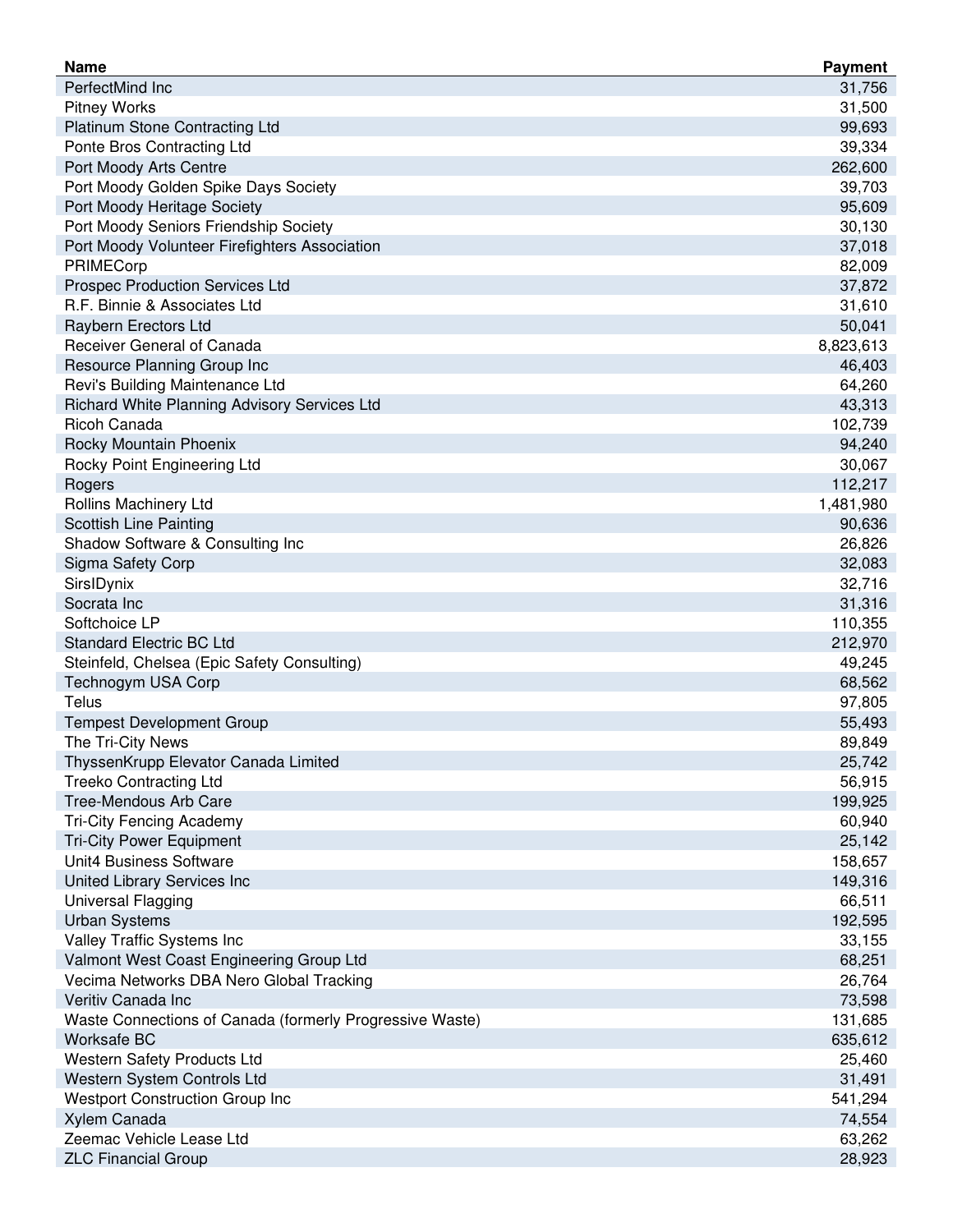Prepared under the Financial Information Regulation, Schedule 1, Section 7(1)(b).

| Total Suppliers (Less than \$25,000) | \$4.292.699  |
|--------------------------------------|--------------|
| <b>Grand Total Supplier Payments</b> | \$51,382,270 |

Prepared under the Financial Information Regulation, Schedule 1, Section 7(1)(c).

The schedule of payments made for the provision of goods and services is not stated in the same format as the financial statements; therefore, there is no reconciliation.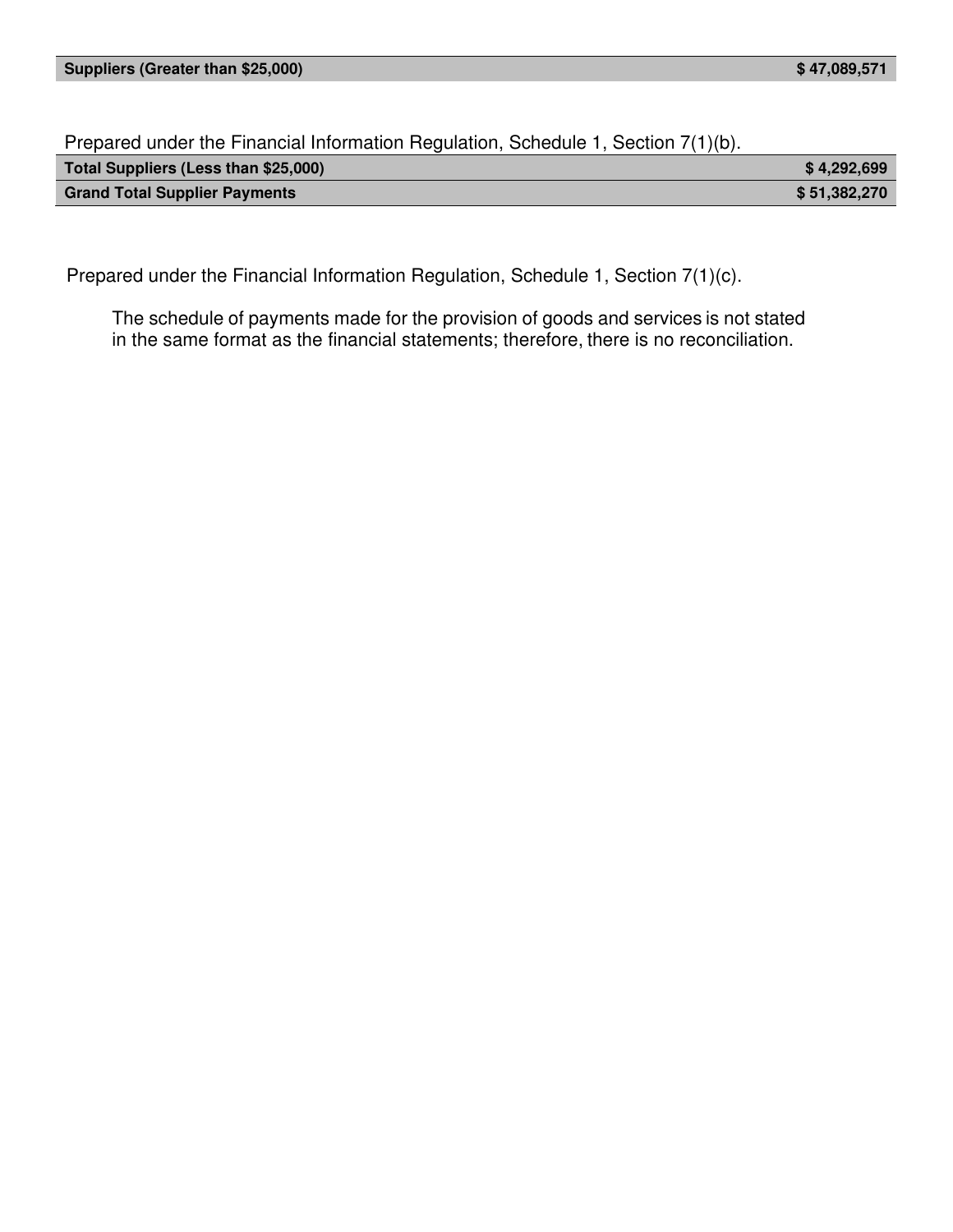### **City of Port Moody Statement of Payments of Grants or Contributions For the Year Ended December 31, 2017**

Prepared under the Financial Information Regulation, Schedule 1, Section 7(2)(b).

| Total Grants and Contributions (Greater than \$25,000) | \$ 30.130 |
|--------------------------------------------------------|-----------|
| Total Grants and Contributions (Less than \$25,000)    | \$120,449 |
| <b>Grand Total Grants and Contributions</b>            | \$150.579 |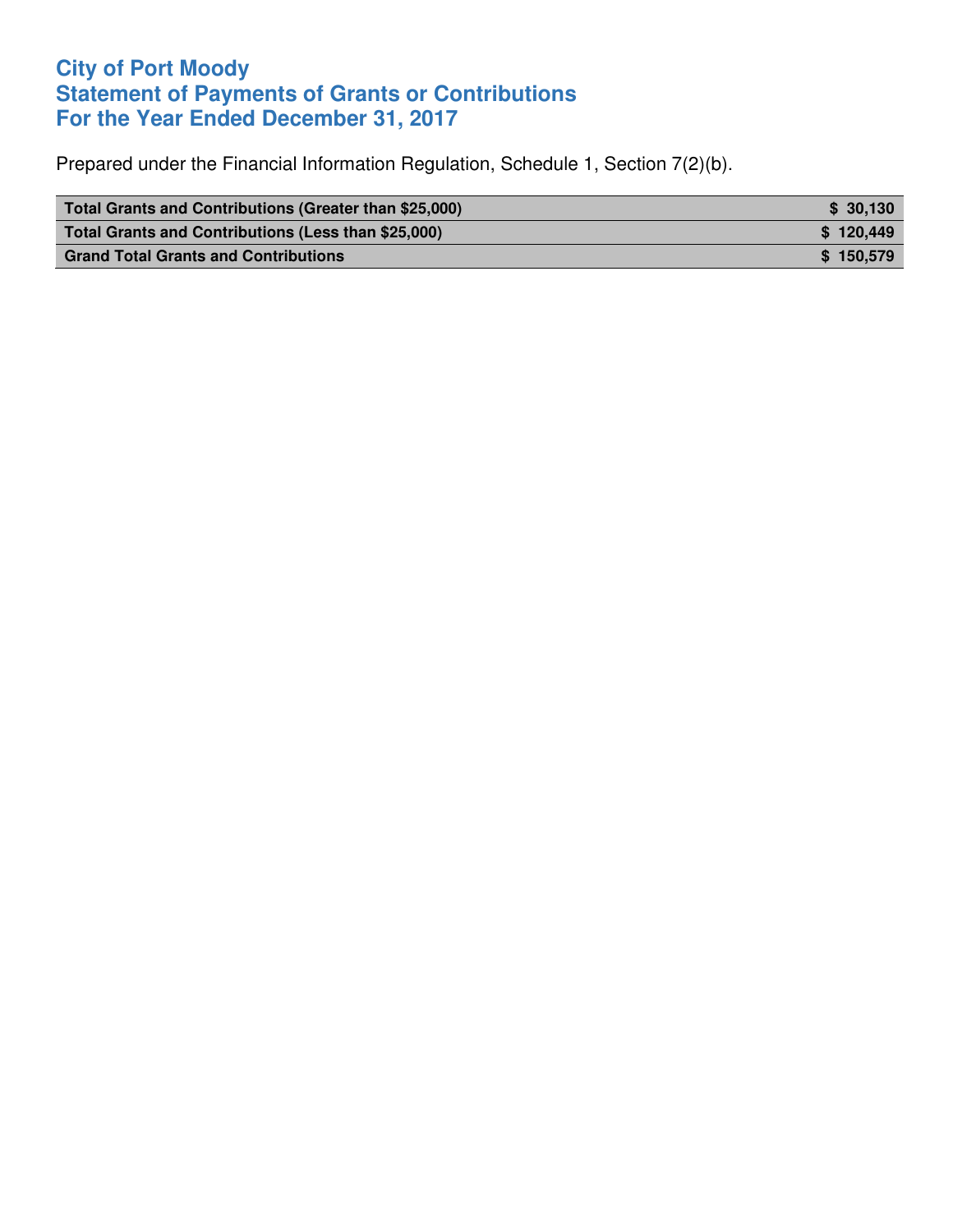#### **City of Port Moody Statement of Financial Information Approval For the Year Ended December 31, 2017**

Prepared under the Financial Information Regulation, Schedule 1, Section 9(2).

The undersigned represents the General Manager, Finance and Technology Department for the City of Port Moody and approves all the Statements and Schedules included in this Statement of Financial Information, produced under the Financial Information Act.

 $\overline{a}$ 

Paul Rockwood, CPA, CGA, CRM General Manager, Finance and Technology Department June 8, 2018